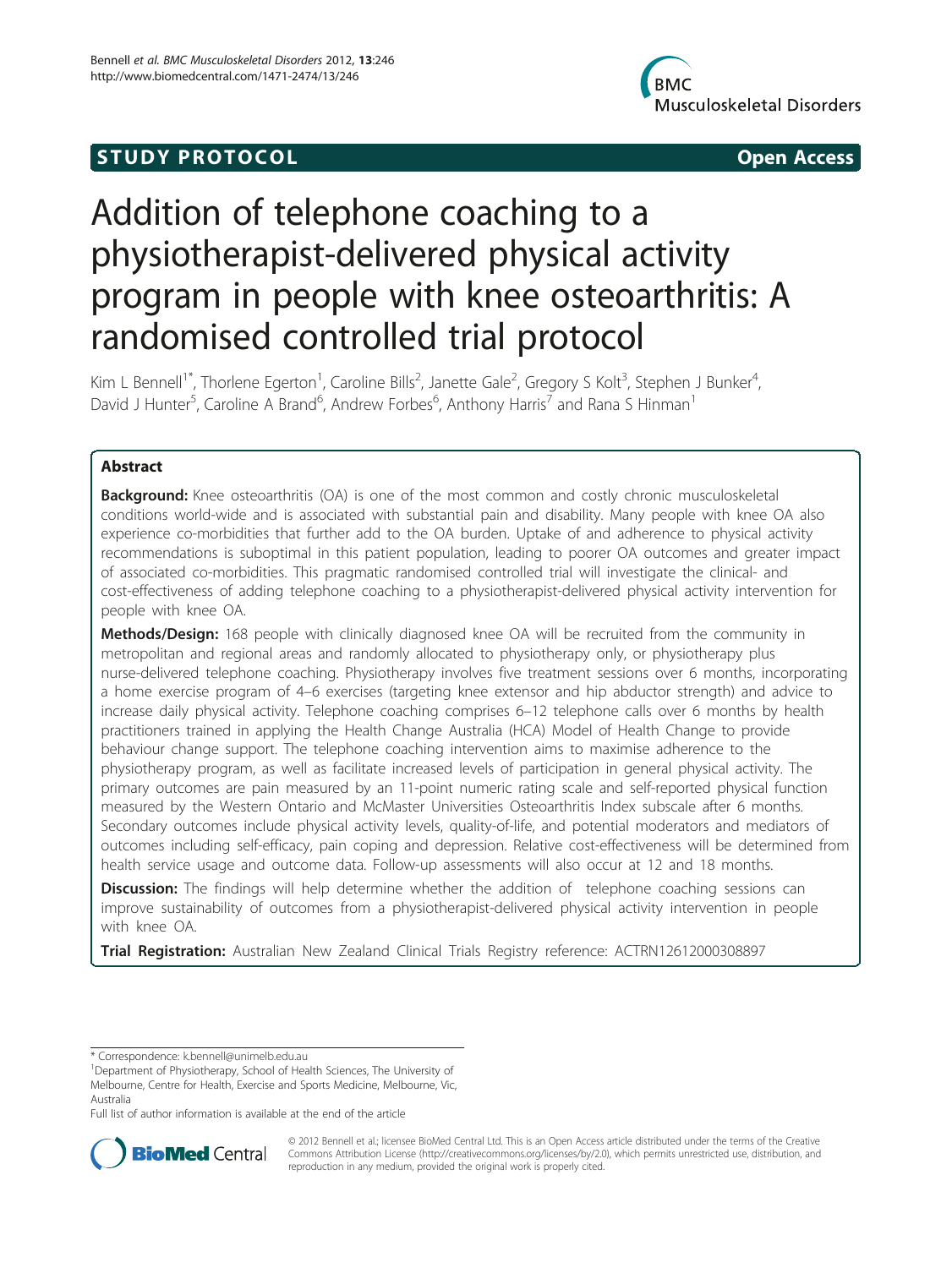#### Background

Knee osteoarthritis (OA) is a common and costly chronic musculoskeletal problem that leads to pain, loss of function, reduced quality-of-life [[1\]](#page-13-0) and increased mortality rates [[2\]](#page-13-0). Many people with knee OA also experience co-morbidities such as obesity, depression and cardiovascular disease that further add to the OA burden. Interventions that foster appropriate lifestyle behavioural change, particularly around physical activity, are important for chronic diseases such as OA. Physical activity, encompassing both structured exercise and incidental physical activity, is recommended by OA and general health guidelines because of its positive impact on disease outcomes and health status. Both muscle strengthening and aerobic exercise are effective in reducing pain and improving function in the short-term in patients with knee OA. Benefits, however, are generally not sustained because adherence to such exercise and physical activity typically declines over time. Interventions that facilitate sustainability of physical activity behaviours in patients with knee OA may achieve longer-term clinical improvements and reduce the risk and impact of associated co-morbidities.

Levels of physical activity in people with knee OA are relatively low compared with non-arthritic older people [[3\]](#page-13-0), with most failing to achieve minimum levels of aerobic activity recommended for cardiovascular health [\[4-](#page-13-0) [6\]](#page-13-0). This may have several consequences. First, reduced physical activity significantly increases the risk for developing other major health problems such as heart disease, diabetes, and cancer [[7,](#page-13-0)[8\]](#page-14-0). Indeed a recent study showed that almost all people with lower limb OA had at least one co-morbid disease and these co-morbidities were related to greater pain and functional problems [[7\]](#page-13-0). Second, there is a consistent graded relationship between lower physical activity levels and reduced functional performance in people with knee OA such that people who are less physically active tend to demonstrate poorer physical function [[9\]](#page-14-0). Third, lack of physical activity can exacerbate OA-related physical impairments such as muscle weakness. These physical impairments may negatively impact on the disease course [\[10\]](#page-14-0) and may be associated with an increased risk of functional decline [[11,12\]](#page-14-0). Thus, improving physical activity levels in people with OA is an important management goal, not only for knee OA symptoms specifically, but also for overall health in general.

Considerable evidence supports the benefits of structured physical activity in this patient population with all clinical guidelines recommending exercise as a core part of treatment for knee OA [\[13](#page-14-0)-[16\]](#page-14-0). A recent Cochrane review found consistent short-term benefits of exercise over education or no treatment, with small-medium effect sizes for pain and function similar to those seen with knee OA drugs [[17\]](#page-14-0) but with fewer contraindications and adverse effects [[14\]](#page-14-0). Home-based exercise with some degree of therapist contact is an effective mode of exercise delivery [\[17\]](#page-14-0). Compared with more closely supervised programs, home programs are more convenient for participants, are feasible in community settings and are cost-effective for large populations, increasing their suitability as a public health approach [[18\]](#page-14-0).

Muscle strengthening exercises are important given that muscle weakness is almost universal in people with knee OA [[19\]](#page-14-0) and is related to higher pain levels and reduced function [\[20](#page-14-0)]. Our randomised controlled trials (RCTs) of quadriceps [[21\]](#page-14-0) and hip muscle [[22\]](#page-14-0) strengthening exercise, together with a recent systematic review that included 18 RCTs [[23\]](#page-14-0), confirm that strength training can improve pain and function by clinically meaningful amounts in people with knee OA. A further benefit of strength training is the resulting increase in incidental levels of physical activity that may come with increased muscle strength [[24](#page-14-0)]. Whole-body activity such as walking can also improve pain and function in people with knee OA [[17,18,25\]](#page-14-0) and is beneficial for comorbidities. Thus both muscle strengthening and whole body physical activity should be promoted for those with knee OA.

Despite consistent findings of short-term improvements in pain and function with exercise, effectiveness tends to decline once the intervention ceases [\[26,27](#page-14-0)]. Ongoing adherence is thus one of the most important factors determining the longer-term effectiveness of physical activity for OA patients [\[28,29\]](#page-14-0). A complex array of factors can influence adherence in people with knee OA including psychological factors, interventionrelated factors, and disease- and illness-related factors [[29\]](#page-14-0). Adherence can be improved by a number of different strategies, including receiving attention from health professionals [[17\]](#page-14-0), keeping an exercise log, having an individualised program based on patient preference and goals, receiving booster or refresher sessions and receiving support from a telephone coach [\[30\]](#page-14-0). These strategies can be incorporated into physical activity interventions to maximise adherence and hence improve long-term clinical effectiveness.

Telephone coaching sessions, commonly called "health coaching" have been widely used, particularly by the health management industry in the USA and, more recently, increasingly in Australia, to improve adherence to treatment recommendations and to facilitate health behaviour change for chronic disease prevention and self-management [\[31\]](#page-14-0). Some indication of the widespread use of telephone coaching in the USA can be gained from the 2009 Healthcare Intelligence Network survey [\[32](#page-14-0)] which reported that 86% of surveyed organisations used telephone health coaching as the primary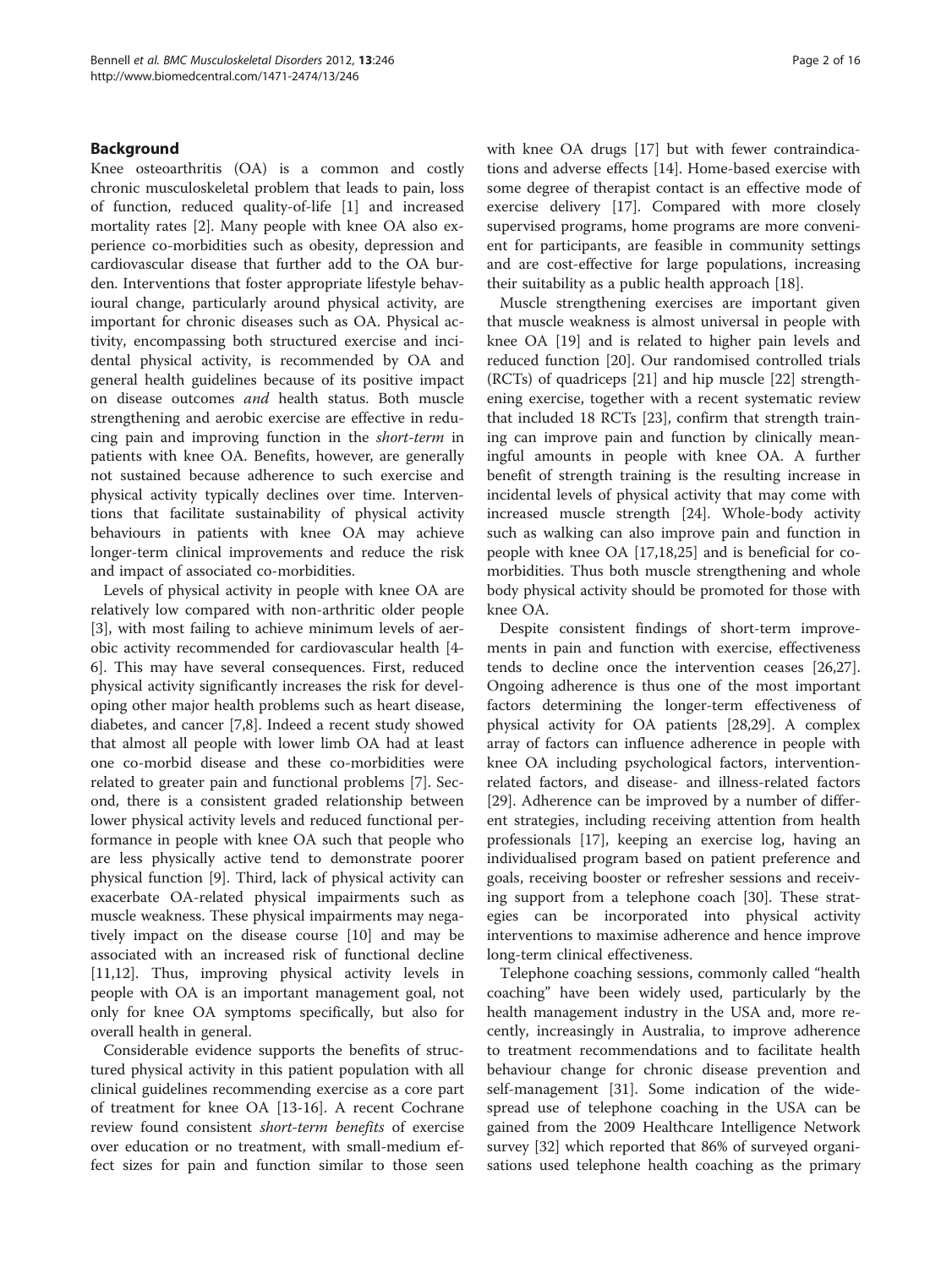delivery mode of services. In Australia, the Get Healthy Information and Coaching Service® ([www.gethealthynsw.](http://www.gethealthynsw.com.au) [com.au\)](http://www.gethealthynsw.com.au) and the Work Safe Victoria's WorkHealth Coach telephonic health coaching program [\(www.workhealth.vic.](http://www.workhealth.vic.gov.au) [gov.au](http://www.workhealth.vic.gov.au)), are examples of population-based telephone health coaching services provided by State Governments. Both programs aim to reduce chronic disease risk factors in the population and target increasing physical activity.

Despite this widespread use of telephone coaching in practice, there are a limited number of RCTs that investigate the efficacy of particular telephone coaching interventions, which may be partly due to commercialin-confidence considerations. A relatively recent systematic review evaluated whether telephone coaching changes physical activity behaviour in adults. A total of 16 RCTs involving both healthy participants and those with a chronic condition (although none with OA) [[33](#page-14-0)] were included, and the review concluded that there is a solid evidence-base supporting the efficacy of telephone coaching for improving physical activity levels (structured and incidental). The review noted that telephonedelivered interventions are best supplemented with other components, such as face-to-face sessions or print material. All six studies that included a longer-term follow-up (more than 6 months after ceasing intervention) showed sustained improvements in physical activity over the long term. Interventions lasting 6 to 12 months and including 12 or more telephone calls produced the most favourable outcomes. Of note is that telephone coaching interventions can be successfully delivered by a range of people including health educators, nurses and physical activity specialists.

To our knowledge, there have only been three previous RCTs utilising telephone coaching interventions in patients with knee OA. All aimed to improve overall self management by targeting a range of patient behaviours such as medication adherence, weight loss, increased physical activity, stress management and improved sleep quality, and all evaluated only immediate post-intervention effects [\[34-36](#page-14-0)]. These studies demonstrated modest improvements in pain, function and/or health status among those receiving the telephone intervention and lend support to the premise that such interventions may be useful in knee OA. None of the interventions, however, primarily focused on physical activity. In addition, the telephone intervention was independent of input from a health care professional. It follows that focussed interventions and integration of telephone coaching into clinical care might further improve outcomes [[36\]](#page-14-0).

It is difficult to compare between telephone coaching studies and to generalise results due to differences in the definition of "health coaching", the length of sessions, the training methods used and the conceptual design of the programs [[31](#page-14-0)]. A recent integrative review of health coaching interventions [\[37](#page-14-0)] outlined essential criteria for effective health coaching interventions. They were: that the program used goal setting, motivational interviewing, collaboration with health care providers and had a program duration of 6–12 months.

Although further empirical evidence for telephone coaching interventions is required, the theoretical base for behaviour change support interventions has long been supported in the health psychology and health behaviour change literature. There are a number of theoretical behaviour change models that are commonly used as the basis for interventions - stages of change, positive psychology models, social cognitive theory, theory of planned behaviour and the implementation and intention model [\[32\]](#page-14-0). In a review of the literature, Gale and Skouteris [\[31\]](#page-14-0) outline the three main processes required to facilitate health behaviour change. The first is to assist the person to form a behavioural goal intention. This relates to whether a person has the requisite knowledge and wants to change (i.e. do they have sufficient motivation to form an intention to change). The second is to help to convert that intention into action and maintenance and the final process involves effective communication of information between the patient and the health professional. In essence, this boils down to a number of simple questions that the patient asks themselves – Do I know what to do?, Do I want to do it? and Am I able to do it? From the clinician's and researcher's perspective the question becomes –are there techniques that can be applied to influence the patient's answers to these questions?

The Health Change Australia (HCA) Model of Health Change™ aims to help clinicians apply the theoretical concepts of behaviour change to daily practice ([www.](http://www.healthchangeaustralia.com) [healthchangeaustralia.com\)](http://www.healthchangeaustralia.com). It is a clinical practice decision framework for integrating patient-centred communication and behaviour change principles and processes into clinical practice and programs. The model was designed to address the three crucial components of facilitating behaviour change outlined above: build motivation, identify and address barriers to build self-efficacy, and build and maintain the therapeutic relationship. It provides practitioners with an evidence-based health behaviour change clinical pathway to complement usual clinical pathways for prevention and treatment of health conditions. Telephone coaching interventions can use the HCA Model of Health Change as a practice framework to guide their conversations and to collect data to track intervention and behaviour change processes. The approach draws on principles and techniques used in motivational interviewing, solution-focused coaching and cognitive behavioural therapy and so includes the key features of effective programs outlined by Olsen [[37](#page-14-0)].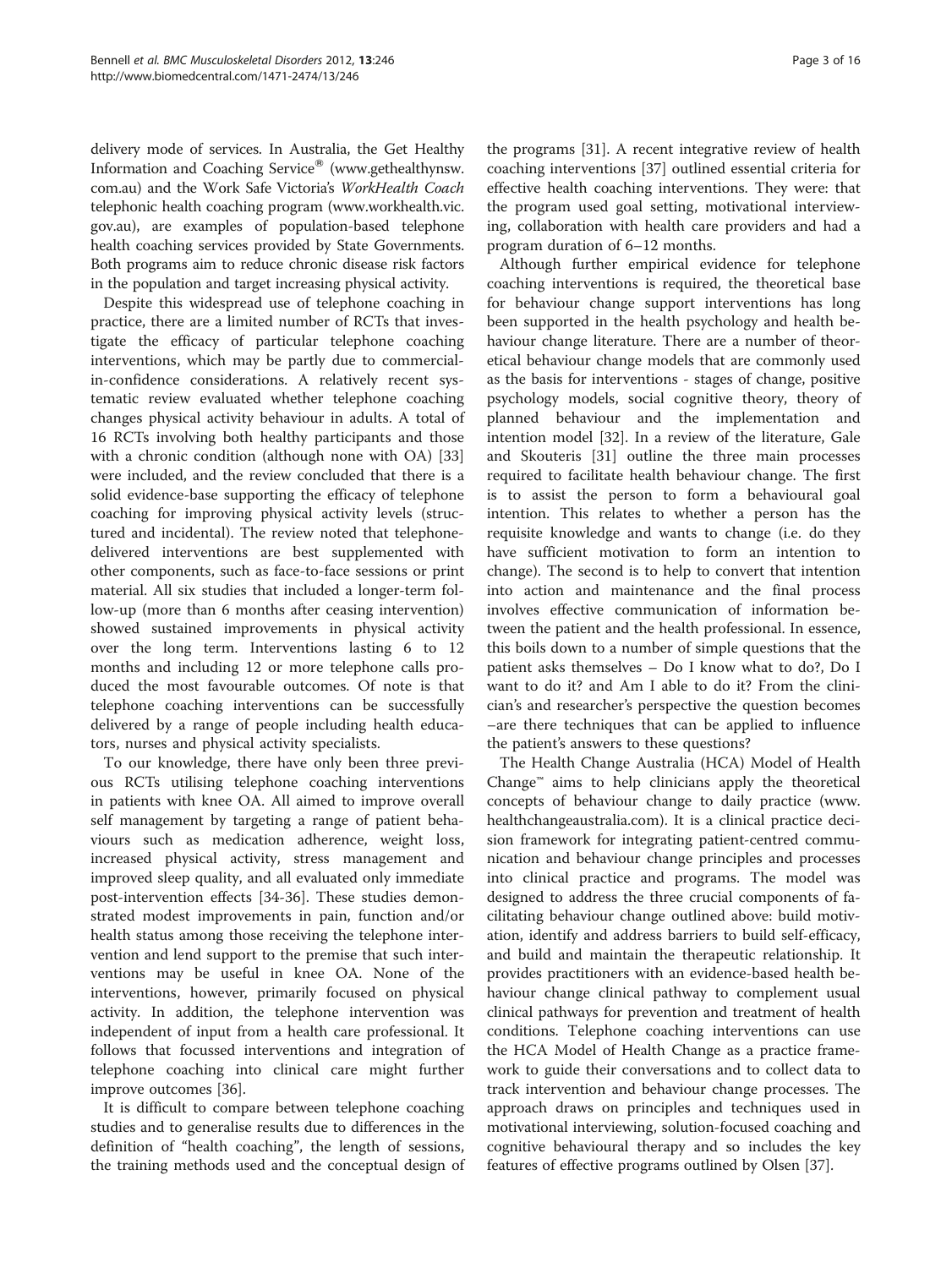The primary objective of this pragmatic RCT is to evaluate the addition of telephone coaching, based on current behaviour change theory and knowledge and designed to support physical activity behaviour change, to a physiotherapist-delivered physical activity intervention on pain and physical function in people with knee OA.

Primary hypotheses:

H1: The physiotherapy plus telephone coaching intervention will be more effective in improving pain and physical function at 6 months than physiotherapy only.

#### Secondary hypotheses:

H2: The physiotherapy plus telephone coaching intervention will be more effective in improving pain and physical function at 12 months and 18 months than physiotherapy only.

H3: Greater improvements in physical activity levels, health-related quality of life and psychological parameters, as well as greater home exercise adherence and better participant-perceived response to treatment, will be found in the physiotherapy plus telephone coaching intervention group compared with physiotherapy only at 6, 12 and 18 months. H4: The physiotherapy plus telephone coaching intervention will be more cost-effective at 6, 12 and 18 months when total knee OA-related costs are compared and related to the effects of the intervention.

#### Methods/Design

#### Trial design

Parallel-design 2-arm pragmatic RCT, with a 6-month intervention and outcomes assessed at 6, 12 and 18 months from baseline, with the primary outcome time point being 6 months. The study will be reported according to CONSORT guidelines for non-pharmacological studies [[38\]](#page-14-0) (Figure 1).

#### Participants

One hundred and sixty-eight men and women aged  $\geq 50$ years with painful knee OA will be recruited from the community in metropolitan Melbourne and regional Victoria, Australia. Recruitment strategies will include (i) advertising through local clubs, community centers, newspapers, Arthritis Australia and University websites, radio, and Facebook; (ii) using our database of people with knee OA who were recruited from the community for prior studies not involving an exercise intervention and have given consent for future contact.



People will be eligible if they report average knee pain over the past week  $\geq 4$  on an 11-point numeric rating scale  $(0 = no pain, 10 = worst pain possible)$ , and meet the American College of Rheumatology criteria for a clinical diagnosis of knee OA (any three of (i) 50 years or older, (ii) stiffness lasting less than 30 minutes, (iii) crepitus felt on passive or active movement of the knee, (iv) bony tenderness, (v) bony enlargement, (vi) no warmth to touch) [\[39](#page-14-0)]. Using a clinical diagnosis is consistent with primary care where x-rays should not be routinely ordered for diagnosis of knee OA. Only people who are classed as 'sedentary' or achieving 'insufficient physical activity time' according to the Active Australia Survey will be included [\[40,41](#page-14-0)].

Exclusion criteria will include:

- i. inability to safely participate in moderate-intensity exercise as determined by the Sports Medicine Australia Stage I pre-exercise screening questions [[42\]](#page-14-0)
- ii. currently undertaking regular lower limb strengthening exercises or receiving physiotherapy or other non-drug management for knee pain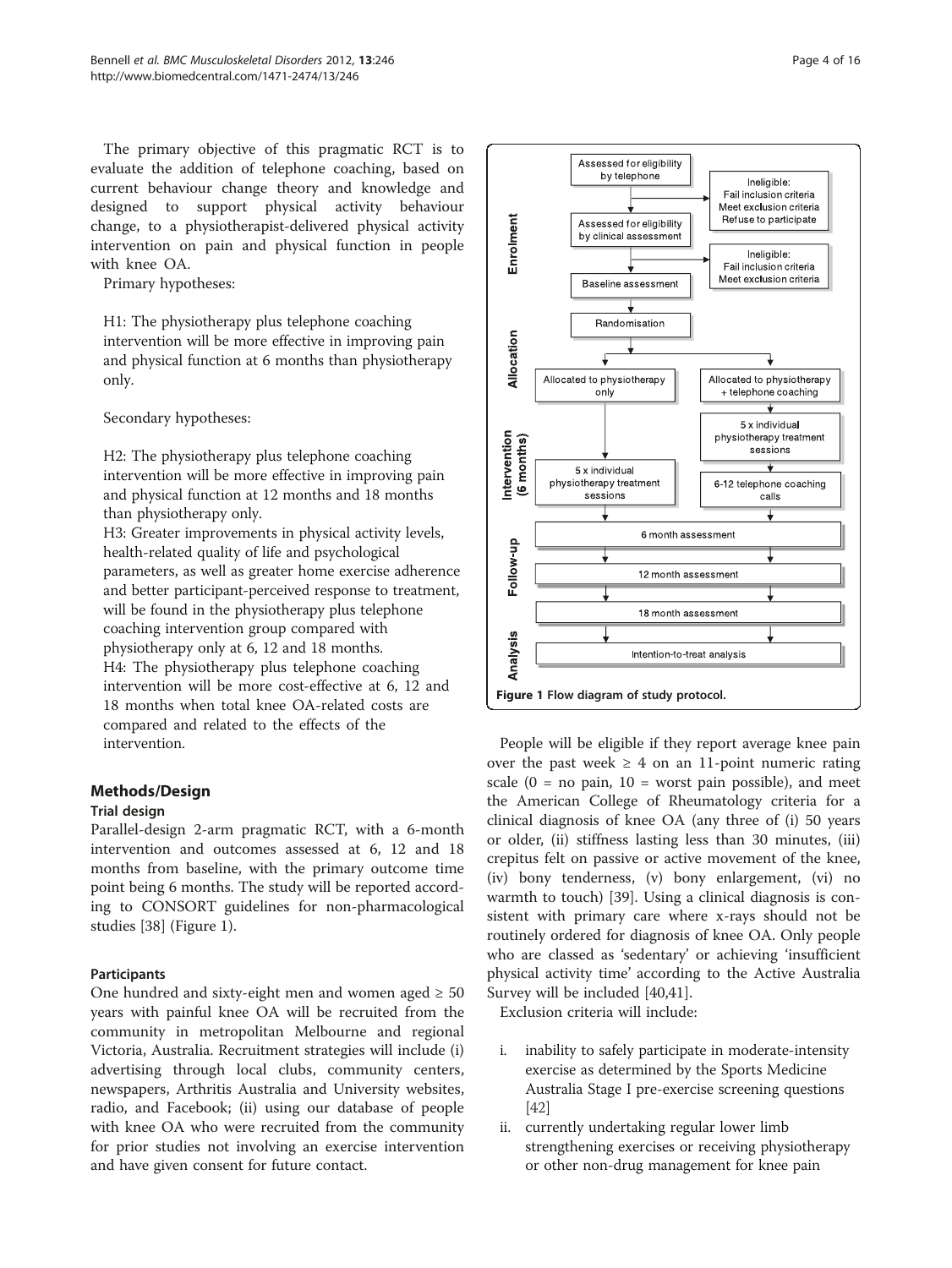delivered by a health professional more than once within past six months;

- iii. knee surgery or intra-articular corticosteroid injection within past six months;
- iv. history of knee joint replacement on study knee or on waiting list for knee joint replacement;
- v. systemic arthritic conditions or current or past (within four weeks) oral corticosteroid use;
- vi. any other condition affecting lower limb function to a greater extent than their knee pain;
- vii. unable to use/access a telephone;
- viii. score  $\geq 21$  on the depression subscale of the Depression, Anxiety and Stress Scale.

People who have been on glucosamine, chondroitin and/or non-steroidal anti-inflammatory drugs will not be excluded. Participants will be asked to refrain from commencing exercise or other treatment for knee OA during the course of the study.

#### Study procedure

Eligibility of prospective participants will be confirmed initially by telephone screening then by clinical examination by a physiotherapist. All eligible participants will be consecutively randomised into the physiotherapy only or the physiotherapy plus telephone coaching program. Assessments will be by self-report questionnaires at baseline (prior to randomisation), 6 months, 12 months and 18 months. In addition, 7-day objective recording of physical activity will occur at baseline, 6 months and 18 months, and health service usage and adherence data will be collected at 3-monthly intervals for 18 months (Table [1\)](#page-5-0). All participants will visit a physiotherapist for 5 sessions over the 6-month intervention period. Telephone coaching sessions will be delivered 6–12 times during the 6-month intervention period. Participants will be advised to continue with their physical activity program during the unsupervised follow-up period and beyond. Ethical approval has been obtained from the University of Melbourne Human Research Ethics Committee (HREC No. 1137237). All participants will provide written informed consent prior to attendance for the clinical screening assessment.

#### Blinding

Outcome assessment comprises self-reported questionnaires that will be completed by participants at home and returned to investigators by mail or email. The research assistants entering the data will be blinded. The physiotherapists, telephone coaches and participants are by necessity unblinded. The statistician will be blinded to group allocation until completion of the statistical analyses.

#### Randomisation and allocation concealment

The randomisation schedule will be prepared by the study biostatistician (AF) using a computer generated random numbers table. Randomisation will be conducted by random permuted blocks of size 6 and 12, and stratified according to treating physiotherapist so that all physiotherapists deliver approximately equal numbers in each treatment group to control for physiotherapist variation. Participants allocated to physiotherapy plus telephone coaching will be randomly allocated one of the three telephone coaches. Participants will attend their preferred physiotherapist according to geographical convenience. Consecutively numbered, sealed, opaque envelopes containing treatment group and health coach allocation will be prepared by a researcher with no other involvement in the study. The envelopes will be stored in a locked location and will be opened in sequence to reveal group allocation by a researcher not involved in recruitment.

#### Intervention providers

Thirteen physiotherapists who have at least 2 years postgraduate musculoskeletal experience and work in private clinics in metropolitan and regional Victoria will provide the physiotherapy intervention. Physiotherapists were chosen to deliver the physical activity intervention as they have expertise in exercise prescription and are key providers of structured physical activity in the community for people with knee OA. A clinical practice survey in the United Kingdom has shown that 100% of physiotherapists utilized exercise for this patient group [[43\]](#page-14-0).

Three registered nurses who complete training and mentoring from Health Change Australia to develop skills in providing behaviour change support will provide the telephone coaching for the study. None of the nurses will have training or experience in health behaviour change support or telephone coaching prior to involvement with this study.

#### Interventions

#### Physiotherapy only

Participants will visit a physiotherapist for five 30 minute sessions over the 6-month intervention period: in weeks 1, 3, 7, 12 and 20. The physiotherapist will prescribe a home exercise program and advise the participant to increase their levels of general physical activity. Five physiotherapy visits was chosen as this number should be able to achieve improvements in pain and function [[17](#page-14-0)] and importantly has translational potential into the Australian health setting given that the Federal Government Medicare scheme can currently fund up to five visits per annum to an allied health professional for patients with a chronic problem such as OA.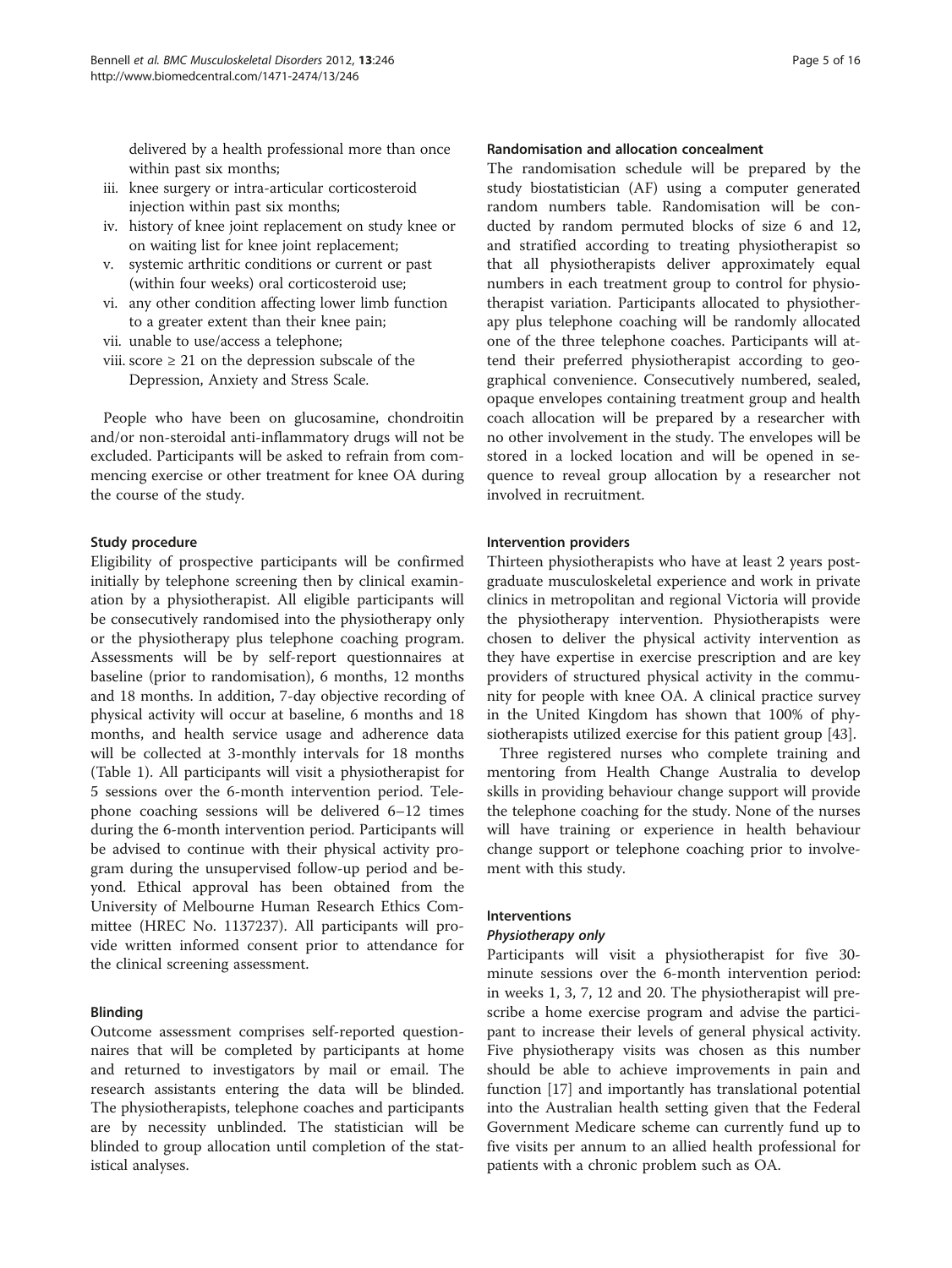#### <span id="page-5-0"></span>Table 1 Summary of measures to be collected

| Primary outcome measures                | Data collection instrument                            | <b>Collection Points</b>   |
|-----------------------------------------|-------------------------------------------------------|----------------------------|
| Average pain in past week               | 11-point numeric rating scale (NRS)                   | 0, 6, 12, 18 months        |
| Physical function in past 48 hours      | WOMAC Osteoarthritis Index physical function subscale | 0, 6, 12, 18 months        |
| Secondary outcome measures              |                                                       |                            |
| Average pain on walking in past week    | 11-point numeric rating scale (NRS)                   | 0, 6, 12, 18 months        |
| Pain in past 48 hours                   | WOMAC Osteoarthritis Index pain subscale              | 0, 6, 12, 18 months        |
| Perceived change overall                | 7-point ordinal scale                                 | 6, 12 and 18 months        |
| Perceived change in pain                | 7-point ordinal scale                                 | 6, 12 and 18 months        |
| Perceived change in function            | 7-point ordinal scale                                 | 6, 12 and 18 months        |
| Physical activity levels                | Active Australia Survey                               | 0, 6, 12, 18 months        |
|                                         | Physical Activity scale for the elderly (PASE)        | 0, 6, 12, 18 months        |
|                                         | 7-day ActivPAL™ physical activity recording           | 0, 6 months                |
| Health-related quality of life          | AQoL2 questionnaire                                   | 0, 6, 12, 18 months        |
| Other measures                          |                                                       |                            |
| Self-reported psychological measures    | Arthritis self-efficacy scale                         | 0, 6, 12, 18 months        |
|                                         | Arthritis impact scale (AIMS2)                        | 0, 6, 12, 18 months        |
|                                         | Mood, tension and thoughts subscales                  |                            |
|                                         | Pain catastrophising scale (PCS)                      | 0, 6, 12, 18 months        |
|                                         | Coping Strategies questionnaire (CSQ)                 | 0, 6, 12, 18 months        |
|                                         | Depression, Anxiety and Stress scale (DASS)           | 0, 6, 12, 18 months        |
|                                         | Self-efficacy for physical activity scale             | 0, 6, 12, 18 months        |
|                                         | Barriers to physical activity scale                   | 0, 6, 12, 18 months        |
|                                         | Benefits of physical activity scale                   | 0, 6, 12, 18 months        |
|                                         | Brief fear of movement scale                          | 0, 6, 12, 18 months        |
|                                         | Self regulation scale                                 | 0, 6, 12, 18 months        |
|                                         | Patient Health Questionnaire-9 (PHQ-9)                | 0, 6, 12, 18 months        |
| Barriers and enablers to home exercises | Customised questionnaire                              | 6, 12, 18 months           |
| Adherence to intervention               | Number of physiotherapy sessions attended             | During intervention        |
|                                         | Number, timing and duration of telephone calls        | During intervention        |
|                                         | Number of times home exercises performed              | 3, 6, 9, 12, 15, 18 months |
|                                         | in past 2 weeks - questionnaire                       |                            |
|                                         | Self-rated adherence to home exercise                 | 3, 6, 9, 12, 15, 18 months |
|                                         | Self-rated change in physical activity levels         | 3, 6, 9, 12, 15, 18 months |
|                                         | Physiotherapist-rated participant adherence           | 6 months                   |
|                                         | Telephone coach-rated participant adherence           | 6 months                   |
| Adverse events and harms                | Log sheets                                            | 3, 6, 9, 12, 15, 18 months |
| Use of health services/co-interventions | Log sheets                                            | 3, 6, 9, 12, 15, 18 months |
| Willingness to pay                      | Questionnaire                                         | 6, 12, 18 months           |
| Height                                  | Collected by physiotherapist                          | 0 months                   |
| Weight & waist circumference            | Collected by physiotherapist                          | 0, 6 months                |
| Descriptive information                 | Questionnaire                                         | 0 months                   |

Over the five sessions, the physiotherapist will perform standardised assessment/re-assessments, develop a home exercise program and promote increased levels of general physical activity, including aerobic activity such as walking and incidental physical activity. The physiotherapist will also assist the participant to gain knowledge about OA and the benefits of physical activity. Participants will receive an information booklet which covers the following topics: condition and treatment information, exercise and physical activity, pain management, benefits of weight loss, relapse prevention and management, and facilitators for change ([http://bit.ly/](http://bit.ly/KaPPTW) [KaPPTW](http://bit.ly/KaPPTW)). They will also receive exercise handouts demonstrating the home exercises, a pedometer as an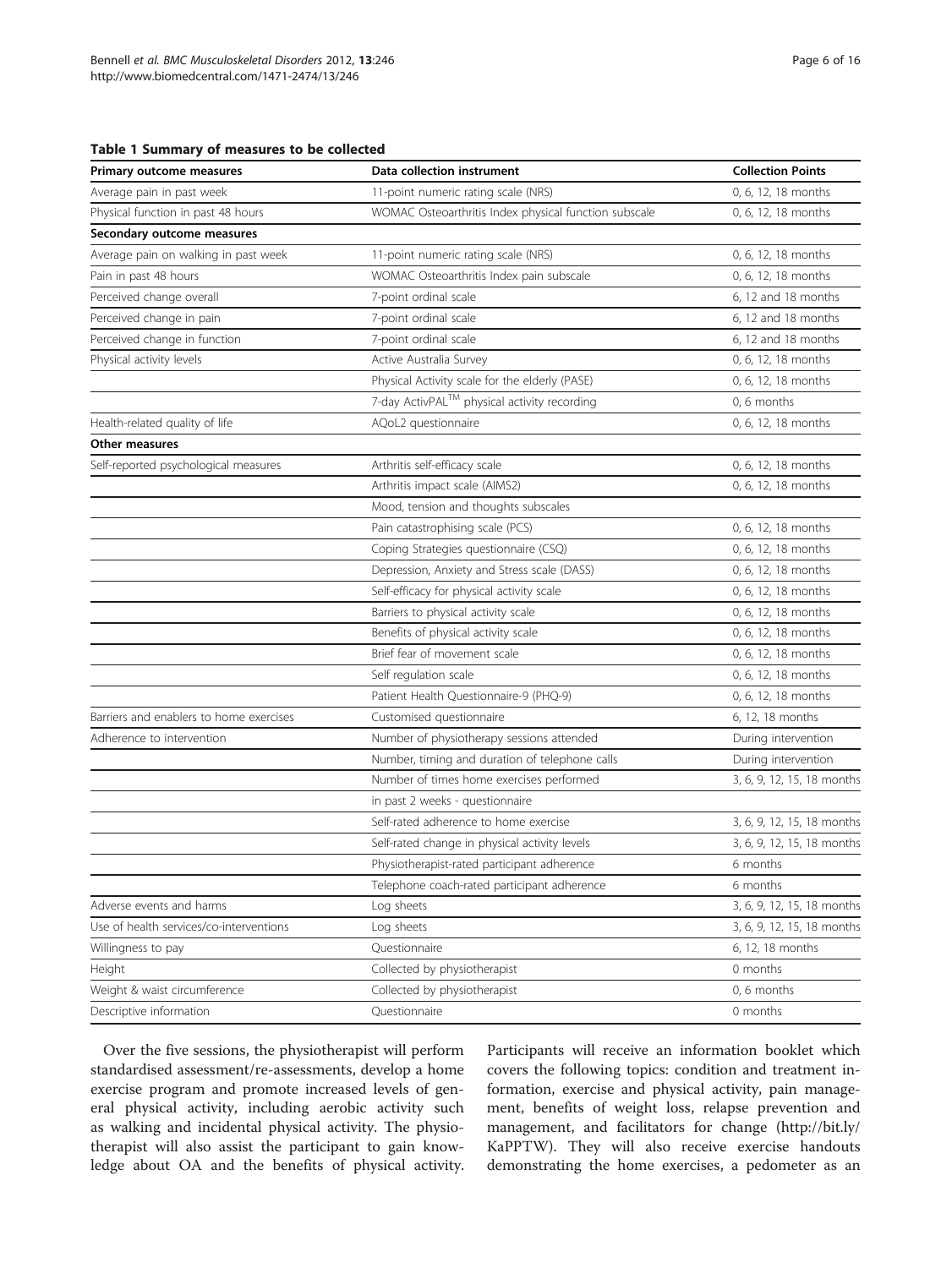optional self-monitoring and motivational tool, and log sheets to record exercise and other physical activity if desired.

The home exercise program is designed to primarily strengthen the knee extensor and hip abductor muscles of the affected limb. Our research [\[22,44](#page-14-0)] and that of others [[23](#page-14-0)] have shown lower limb strengthening exercises to be effective in improving pain and function in knee OA. The program will comprise a minimum of 4 and a maximum of 6 individualized lower limb exercises to be performed 3 times per week. All exercise programs will include at least 3 knee extensor strengthening exercises, and at least 1 hip abductor strengthening exercise selected from a pre-determined list (Table [2\)](#page-7-0). The remaining optional 1 or 2 exercises can be chosen from other exercises on the list or be any exercise of the physiotherapist's choice, in order to address an impairment or functional deficit related to the participant's knee problem. Examples include functional drill or dynamic balance exercise(s), muscle stretch(es) or other lower limb muscle strengthening. The physiotherapist will select exercises and prescribe dosages for each exercise based on the assessment findings, including muscle strength, the participant's pain and their perceived level of effort during performance of the exercise. Participants will be provided with elastic bands and/or ankle cuff weights for execution of the exercises if required. The physiotherapist will teach the participant the home exercises firstly by demonstrating the exercise and then supervising the participant performing the exercise, prescribe dosage, monitor progress and adjust the program as appropriate with the aim of progressing the exercises in intensity and/or difficulty over the 6-month intervention phase.

A brief assessment will be performed by the physiotherapist at each physiotherapy session in order to ascertain any adverse effects (if any) that may have occurred with home exercises and to check quality and form of exercise performance. Progression of exercises is an essential component of the program and the findings from the assessment will help guide physiotherapists' decisions regarding progression. Progression will be provided by varying the exercises including the type of exercise as well as the number of repetitions, load or degree of difficulty within an exercise. In order to gain strength, the level of effort experienced during each strengthening exercise will be self-rated as at least 5 out of 10 (hard) on a modified Borg Rating of Perceived Exertion (RPE) CR-10 scale designed specifically for strengthening exercise [[45\]](#page-14-0). In addition, the resistance prescribed will aim to approximate a 10-repetition maximum level.

In order to minimise burden of exercise, only the study knee will be the focus of treatment and will be evaluated with respect to outcome measures. If participants have bilateral symptoms, the physiotherapist may choose exercises that are performed weight-bearing on both legs simultaneously to achieve bilateral strength gains within the constraints of the treatment protocol.

The physiotherapists will also discuss the diseasespecific and general health benefits of increased levels of general physical activity, including both incidental physical and whole-body exercise. To facilitate increased incidental physical activity, an optional but strongly encouraged part of the physical activity intervention will be use of a pedometer. A pedometer (Omron HJ-005, Omron Healthcare Co, Kyoto, Japan) will be provided to each participant to allow them to monitor their incidental physical activity throughout the day, and receive immediate feedback on their progress towards general activity goals. Pedometers have been previously used successfully in OA populations for such self-monitoring and motivational purposes [\[18,25\]](#page-14-0). The physiotherapist will educate the participants in the use of the pedometer and discuss options for achieving increases in daily step count and setting relevant short-term goals.

Some discomfort is expected during both the home exercises and whole-body physical activity, however the pain should subside to usual levels by the next day with no increase in swelling following the exercise session. Participants will be taught how to determine whether pain levels during and for a short time after the exercises are acceptable. If a specific exercise is aggravating the participant's pain, then the physiotherapist will reduce the resistance, dosage and/or level of challenge within the exercise until the pain flare settles.

#### Physiotherapy plus telephone coaching

The physiotherapy intervention will be the same as for the physiotherapy only group and delivered by the same physiotherapists. The participants in this group will also receive a telephone coaching intervention aimed at improving their adherence to their home exercise program and increasing their levels of general physical activity through behaviour change support. They will receive additional written information that explains the behaviour change support process. Telephone coaching sessions will be delivered 6–12 times during the 6-month intervention period. Calls will occur in weeks 2, 4, 8, 13, 21 and 25. Up to six additional calls can be made at any time during the 6 months according to participant confidence in taking action to change physical activity behaviours, adherence level, and preferences, as determined by the telephone coach, physiotherapist and participant. The initial call length is expected to range between 30–45 minutes with the remaining call durations lasting between 15 and 30 minutes.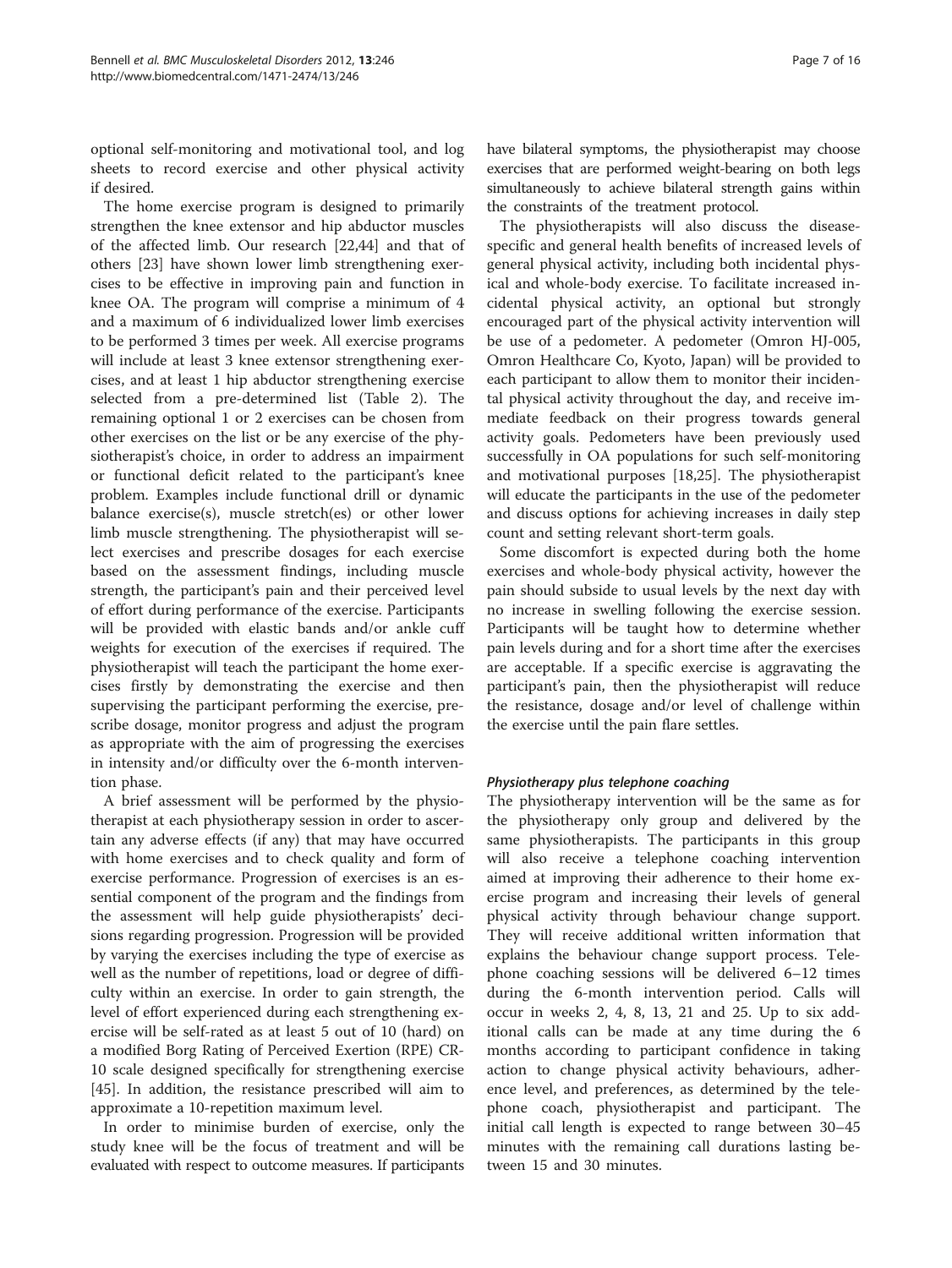#### <span id="page-7-0"></span>Table 2 Pre-specified list of exercises for the home exercise program

| Knee extensor strengthening: Every program must include at least three of the following knee extensor strengthening exercises. |                                  |                                                                                                                                                                                                      |                                                                                                          |  |
|--------------------------------------------------------------------------------------------------------------------------------|----------------------------------|------------------------------------------------------------------------------------------------------------------------------------------------------------------------------------------------------|----------------------------------------------------------------------------------------------------------|--|
| Knee extension                                                                                                                 | Non<br>weight-<br>bearing        | Seated knee extension (with resistance) with 5 second hold                                                                                                                                           | Variation: Use appropriate level of<br>resistance band - red through to black or<br>ankle cuff weight    |  |
|                                                                                                                                | Non<br>weight-<br>bearing        | Inner range quads over roll (with resistance) in supine with 5<br>second hold                                                                                                                        | Variation: Use appropriate level of ankle<br>cuff weight                                                 |  |
| <b>Straight Leg Raise</b>                                                                                                      | Non                              | Straight Leg Raise in supine (with resistance)                                                                                                                                                       | Variations: Add 5 second hold                                                                            |  |
|                                                                                                                                | weight-<br>bearing               |                                                                                                                                                                                                      | Variation: Use appropriate level of ankle<br>cuff weight                                                 |  |
|                                                                                                                                | Non<br>weight-<br>bearing        | Straight Leg Raise in standing with resistance band at ankle                                                                                                                                         | Variation: 5 second hold                                                                                 |  |
| <b>Resisted knee</b><br>extension in<br>standing                                                                               | Weight-<br>bearing               | Resisted inner range knee extension in standing (resistance band<br>around back of knee)                                                                                                             | Variation: Increase weight taken on arthritis<br>leg until standing on one leg to do the<br>exercise     |  |
| <b>Partial Squats</b>                                                                                                          | Weight-<br>bearing               | Partial wall squats with weight distributed bilaterally (feet<br>approximately 30cm out from wall)                                                                                                   | Variations: 5 second hold, more weight on<br>arthritis leg                                               |  |
| <b>Steps</b>                                                                                                                   | Weight-<br>bearing               | Step-ups (affected leg on the step, control knee straightening, lower<br>to start position by controlling knee bending)                                                                              | Variations: step height, holding extra<br>weight (in hands or backpack)                                  |  |
|                                                                                                                                | Weight-<br>bearing               | Forward touchdowns from a step (affected leg on the step, control<br>knee bending to lightly tap floor in front with toes of non-affected<br>leg, return to start by controlling knee straightening) | Variations: step height, holding extra<br>weight (in hands or backpack), don't touch<br>down             |  |
| Sit-to-stand                                                                                                                   | Weight-<br>bearing               | Sit to stand from a standard height chair without using hands/arms                                                                                                                                   | Variations: chair height, hover above the<br>seat without touching down, more weight<br>on arthritis leg |  |
| Forward-backwards<br>exercise (with knee<br>bend)                                                                              | Weight-<br>bearing               | Sliding (slide non-affected side foot along the floor to the front and<br>then to the back, bend and straighten affected knee with control<br>and neutral alignment)                                 |                                                                                                          |  |
|                                                                                                                                | Weight-<br>bearing               | Stepping (step non-affected side foot to the front and then to the<br>back, bend and straighten affected knee with control and neutral<br>alignment)                                                 |                                                                                                          |  |
|                                                                                                                                |                                  | Hip abductor strengthening: Every program must include at least one of the following hip abductor strengthening exercises.                                                                           |                                                                                                          |  |
| Side-lying hip<br>abduction                                                                                                    | Non<br>weight-<br>bearing        | Side-lying bent-leg hip abduction (clams) with resistance band<br>around knees                                                                                                                       | Variation: Use appropriate level of<br>resistance band - red through to black or<br>ankle weight         |  |
|                                                                                                                                | <b>Non</b><br>weight-<br>bearing | Side leg raise (hip abduction) with resistance                                                                                                                                                       | Variation: Use appropriate level of ankle<br>cuff weight                                                 |  |
|                                                                                                                                |                                  |                                                                                                                                                                                                      | Do not use if painful hip OA.                                                                            |  |
| Standing hip<br>abduction                                                                                                      | Non<br>weight-<br>bearing        | Standing side leg side raises with resistance band                                                                                                                                                   | Variation: Use appropriate level of<br>resistance band - red through to black or<br>ankle weight         |  |
|                                                                                                                                | Weight-<br>bearing               | Wall push standing on arthritis leg (non-affected leg bent at hip and<br>knee, push thigh against a wall to activate hip abductor muscles)                                                           | Variation: Increase arthritis leg knee bend<br>to $30^\circ$                                             |  |
| Side stepping                                                                                                                  | Weight-<br>bearing               | Crab walk (side stepping) with resistance band around thighs or<br>ankles                                                                                                                            |                                                                                                          |  |
| Hip abduction dips                                                                                                             | Weight-<br>bearing               | Hip abductor dips (standing on affected leg, lower non-affected leg<br>by frontal plane pelvic tilting)                                                                                              |                                                                                                          |  |

The behaviour change model used for the telephone coaching intervention is the HCA Model of Health Change [\(http://www.healthchangeaustralia.com/the-hca](http://www.healthchangeaustralia.com/the-hca-model.htm)[model.htm\)](http://www.healthchangeaustralia.com/the-hca-model.htm). Health Change Australia has been providing professional development training and consultancy in using the HCA Model of Health Change in Australia (since 2006) and Canada (since 2010). They have trained over 5,000 health professionals who work in a variety of public and corporate health settings. The HCA model has been used by both private and state based organisations to provide telephonic coaching services.

The purpose of the HCA approach is to increase the likelihood that patients will act in accordance with lifestyle and treatment recommendations appropriate to their health condition/s, in this case OA. The model is comprised of 3 main components: a set of practice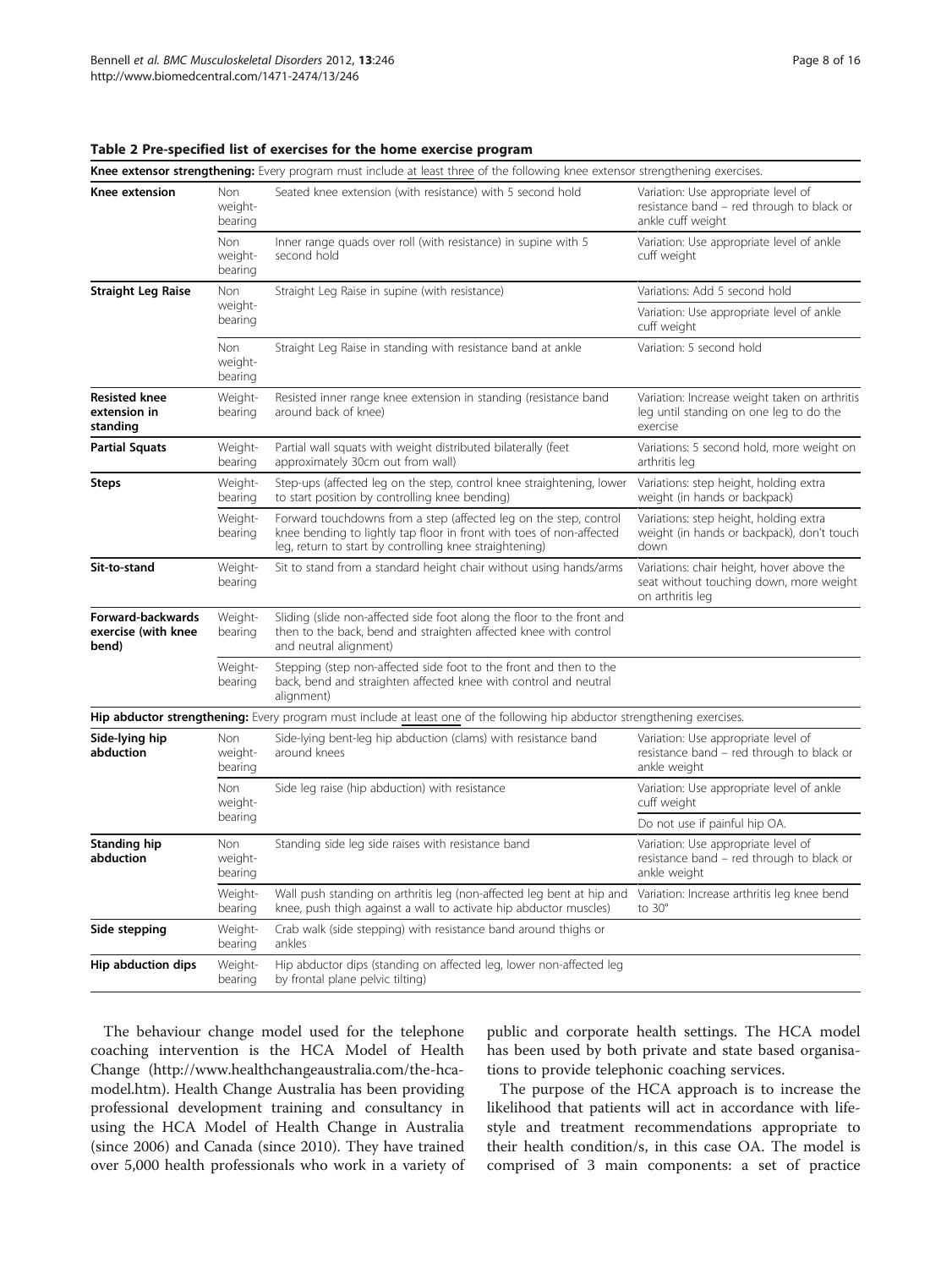principles to guide communication and knowledge transfer, a set of essential techniques used to identify and address barriers to change and a 10 step decision framework that acts as a health behaviour change clinical pathway to guide clinical decisions (Figure 2). Effective use of the HCA Model also requires clinicians to have a foundation of 6 knowledge and skill sets. These are: health condition and health promotion knowledge, health behaviour change theory, health behaviour change interviewing skills, behaviour change facilitation skills, cognitive change facilitation skills and emotionmanagement facilitation skills. The first three knowledge and skill sets enable clinicians to effectively assist knowledge transfer in a way that makes it more likely that the patient will accept and use the information. The final three knowledge and skill sets provide the background required to flexibly apply the underpinning theoretical concepts and evidence-based techniques to facilitate behaviour change.

The nine practice principles represent critical aspects of the patient-centred approach. They act as prompts and tips to help clinicians build effective relationships and develop rapport with patients. The essential techniques are used to identify and address barriers to change. The first three are used to facilitate effective communication and so are used with every patient, however the remaining four are only used when particular barriers are present. The 10 step decision framework (Figure 2) represents ten prompts for clinicians to identify and address common 'barriers to change' that impact on patient motivation, commitment and confidence in taking action on treatment advice. Each step is associated with optional brief techniques that can be used to do this. The decision framework is used to help clinicians to systematically consider and work with a patient's readiness, importance, confidence and knowledge (RICk) in relation to following treatment recommendations and lifestyle advice. Depending upon a client's RICk profile, different health behaviour change processes and techniques are recommended for the clinician to apply to address behavioural, emotional, situational and thinking barriers to taking the prescribed actions.

The HCA approach enables the nurse telephone coaches to:

- 1. Provide participants with education and recommendations relevant to the program goals, -in this case specific exercises and increased general activity for OA management- in a way that reduces resistance and increases acceptance of this information.
- 2. Assist participants to make the decision that it is in their own interests to adopt the recommendations thus increasing client motivation and engagement in pursuing the behavioural goals.
- 3. Develop participants' problem solving skills so that they are more systematic and successful in making decisions and initiating and sustaining physical activity behaviour changes.

The telephone coaches will check that participants understand that the best outcomes for OA are achieved

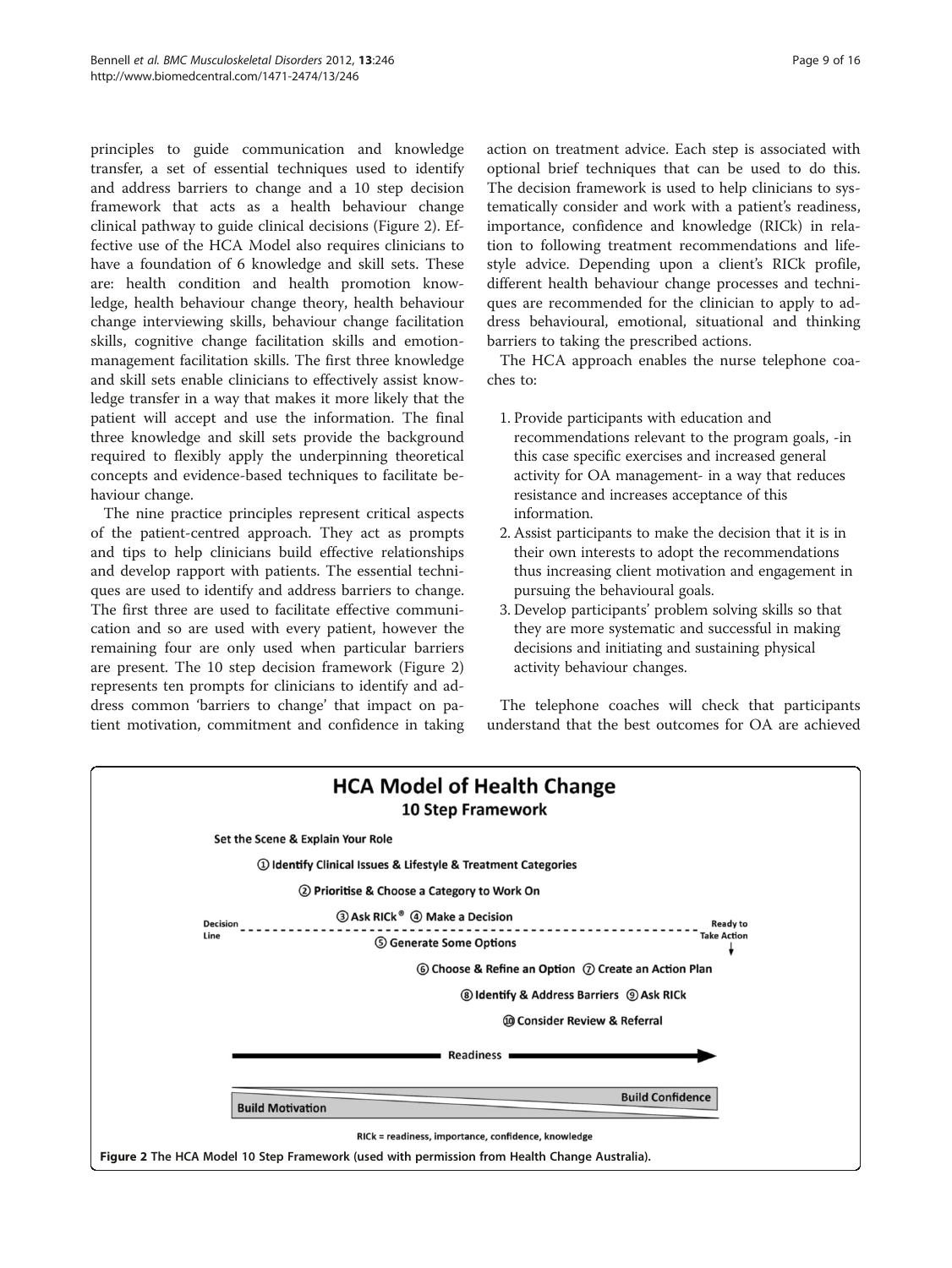by performing specific strengthening exercises, reaching recommended general activity levels, managing pain, and maintaining a healthy body weight. Specific emphasis will be placed on the first two of these behavioural treatment categories. If low motivation in either of these areas is detected, techniques will be used to help the participant to identify a personal motivator for taking the prescribed action. If the participant is ready to engage in the treatment recommendations and can see a personal benefit in adhering to the physiotherapist's advice, then the telephone coach will proceed into goal setting and action planning to address any barriers identified. The nurse telephone coach will take into account the pain component of OA and its influence on physical activity behaviours by helping participants to incorporate principles of pain coping skills and learn about activity rest cycling (activity pacing). Managing lapses and relapses will also be discussed and contingency plans put in place. The individually tailored nature of the telephone coaching sessions will reinforce the initial goals set by the participant with their physiotherapist and allow these to be adjusted according to priorities and progress.

Transfer of information between the telephone coaches and physiotherapists is an important component in the successful delivery of the physiotherapy plus telephone coaching program. Following each physiotherapy and telephone coaching session, the physiotherapist or telephone coach will complete an on-line 'Communication form' outlining the topics discussed and problems experienced by the participant (if any), plus other relevant information such as functional goals identified, adherence to the program and other general physical activity plans. The telephone coach and physiotherapist will each be required to read the other's entries prior to their session with the participant. This two-way interaction is designed to facilitate integration and consistency in this model of health service delivery.

#### Treatment integrity

Study physiotherapists and telephone coaches will be provided with a detailed study procedures manual and will attend separate one-day training sessions on the specific study procedures.

The additional training for the coaches to deliver the telephone coaching intervention will involve attendance at the two-day HCA Core Training Part 1 workshop and the one-day HCA Core Training Part 2 workshop. The nurses will be mentored and required to practice their skills during the 3 months between HCA Core Training Part 1 and Part 2 and the study commencement. They will be given email and Skype access, and one face-toface meeting with a HCA trainer (CB) during this training period. Each telephone coach will be provided with three practice patients not involved with the study in

order to practice and develop their behaviour change support skills.

After trial commencement, online or telephone meetings will be held to discuss any issues experienced and solutions will be instigated. Physiotherapists and telephone coaches will keep standardised treatment notes and all telephone support calls will be recorded. A randomly selected 10% of telephone support calls will be audio-recorded and audited for adherence to the protocol and for quality of delivery by the study coordinator and HCA trainer (CB) respectively. All the calls made to the first two study participants allocated to each of the three telephone coaches will be reviewed and feedback on quality of health coaching will be provided to the coaches as further training and quality assurance. Participants will be questioned at the end of their treatment about their physiotherapy and telephone coaching (if applicable) treatment experience.

#### Descriptive data

Height, weight and waist circumference will be recorded by the physiotherapist at the clinical screening visit and again at the final physiotherapy treatment session in Week 20. The baseline questionnaire booklet includes questions about age, gender, disease duration, medication use, prior treatments for knee pain and social circumstances.

#### Outcome measures

#### Self-reported pain and physical function

The primary pain outcome is average knee pain during the past week. This, together with pain on walking during the past week, will be assessed using 11-point numeric rating scales  $(0 = no \, pain, 10 = worst \, pain \, pos$ sible). Such measurement has demonstrated reliability in OA [\[46](#page-14-0)]. Pain will also be assessed, along with physical function, using the disease-specific reliable and valid Western Ontario McMaster Universities (WOMAC) Osteoarthritis Index Likert version 3.1[[47](#page-15-0)]. The pain subscale has five questions with five response options (0 indicating no pain, 4 indicating extreme pain) giving a total score out of 20, while the physical function subscale comprises 17 questions with five response options (0 indicating no physical dysfunction, 4 indicating extreme physical dysfunction) giving a total score out of 68. The latter will be used as the primary outcome measure of self-reported physical function.

At the follow-up assessments, participants will rate their perceived a) overall change, as well as change in b) pain and in c) physical function with the physical activity program (compared to baseline) on a seven-point ordinal scale (1-much worse to 7-much better). Scales of this kind are frequently used as an external criterion for comparison with changes in scores of other outcomes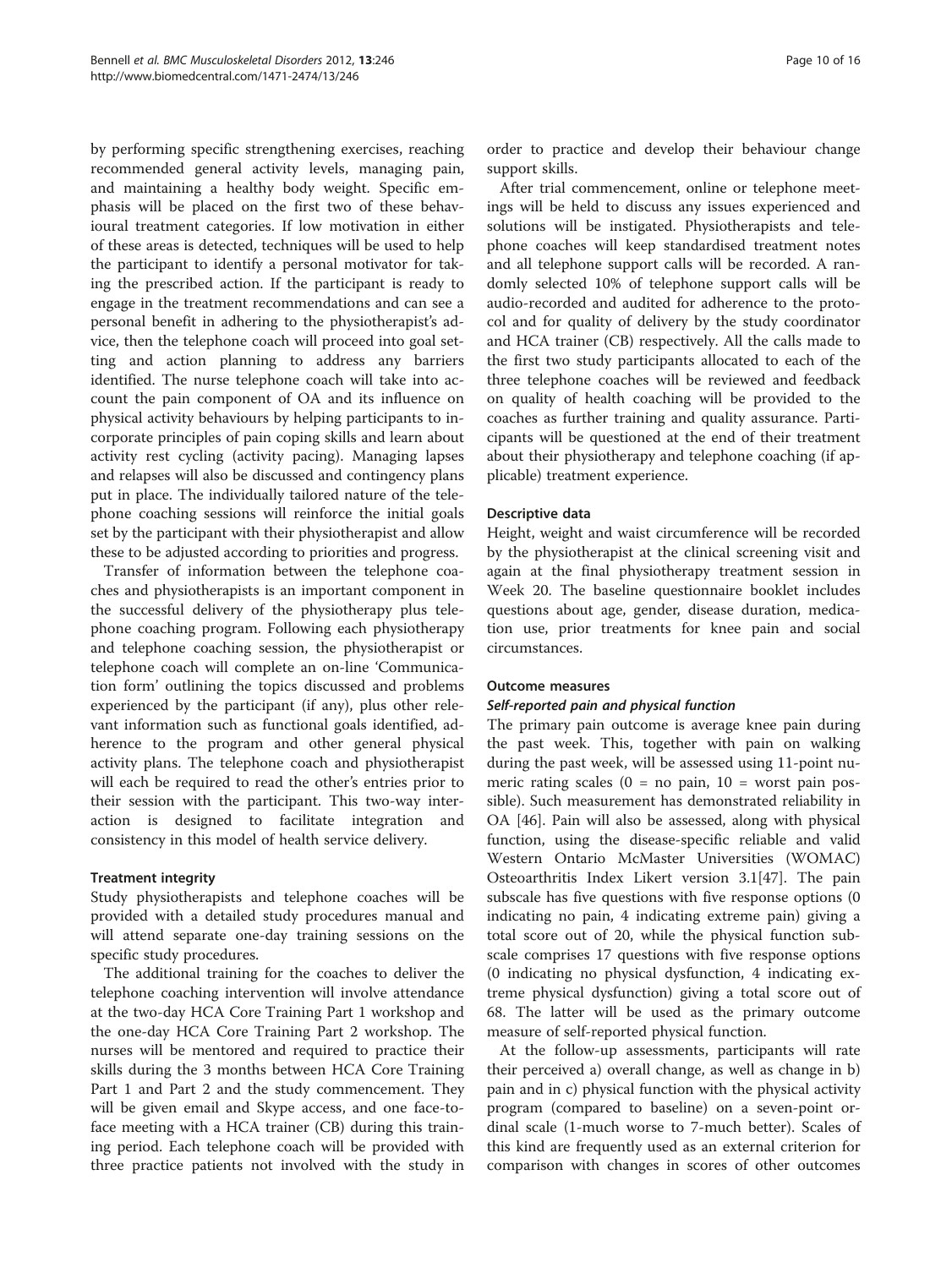[[48\]](#page-15-0). Measuring participant-perceived change using a rating of change scale has been shown to be a clinically relevant and stable method of identifying improvements that are truly meaningful from the individual perspective [[49](#page-15-0)].

#### Physical activity

Physical activity will be measured using both self-report and objective techniques. The Physical Activity Scale for the Elderly (PASE) is a self-report questionnaire that has been shown to be reliable, valid and sensitive to change in people with knee OA [\[50,51](#page-15-0)]. It records both the level and type of recreational and occupational physical activity undertaken by participants over the previous week. The PASE was developed and validated in samples of older adults (age 55+ years) [[52\]](#page-15-0). A second self-report tool, the Active Australia Survey [[40\]](#page-14-0), measures the time spent in physical activities and has acceptable reliability and validity in adult populations [\[41](#page-14-0)[,53](#page-15-0)].

The activPAL ™ Professional will be used to objectively record physical activity levels. It consists of one small, lightweight sensor, and can monitor activity continuously for over seven days. The validity and reliability of the collapsed data have been previously established [\[54](#page-15-0)]. Inter-device reliability (intraclass correlation coefficient, ICC, 2,1) for time non-upright and standing has been reported as >0.99 and >0.99 respectively [[55](#page-15-0)] and for walking at all speeds at >0.99 for both step number and cadence [\[56](#page-15-0)]. The mean difference between activPAL™ and observation ranged between 0.2% for total time non-upright and 3.7% for time standing [\[55](#page-15-0)]. It was developed for the purpose of categorising activity into either non-upright postures (incorporating sitting and lying) or upright postures (consisting of standing, transferring and walking). There is evidence of health benefits gained from being upright (standing and walking) despite the lower intensities of these activities [[57\]](#page-15-0) and given the aim of the intervention in this study was to achieve any increase in physical activity, including incidental walking, regardless of intensity, this device was the most appropriate of those available.

The activPAL™ will be worn continuously, except for when bathing or swimming, for at least seven consecutive days. The device samples the output from a single axis, gravity activated accelerometer at a frequency of 10Hz. It will be affixed to the skin overlying the mid anterior thigh with a re-usable gel PAL Stickie™, and further secured with a strip of Mefix<sup>®</sup> (Mölnlycke Health Care AB, Sweden) medical grade adhesive bandage. Custom-written software, using proprietary algorithms (Intelligent Activity Classification™, IAC™), categorises postures into standing, walking and non-upright positions (lying or sitting). The output provides the average total amount of time per day spent standing, the average

total amount of time per day spent walking, and the average number of transitions from non-upright to standing positions per day.

#### Health-related quality of life

Health-related quality of life will be measured using the Assessment of Quality of Life instrument version two (AQoL2). The AQoL2 has 20 questions that cover six dimensions of health-related quality of life including independent living, social relationships, physical senses, coping, pain and psychological wellbeing. The AQoL2 has strong psychometric properties and is more responsive than other quality of life scales [\[58,59\]](#page-15-0). Scores range from −0.04 (worst possible health-related quality of life) to 1.00 (full health-related quality of life). A clinically important difference in health-related quality of life can be defined as a change of 0.04 AQoL units [[60](#page-15-0)].

#### Other measures

Several other reliable and valid questionnaires that have been used in other OA and exercise studies will be administered to provide information about possible mediators of effects and effectiveness of implementation.

The Arthritis Self Efficacy Scale assesses confidence for managing pain (5 questions), physical function (9 questions) and other arthritis symptoms (6 questions) [\[61](#page-15-0)]. Responses to each question range from 1 (very uncertain) to 10 (very certain) with total scores ranging from 20 (lowest level of perceived self-efficacy) to 200 (highest level of perceived self-efficacy). Previous studies support the reliability and validity of this scale [[61\]](#page-15-0).

The Self-Efficacy for Physical Activity Scale evaluates confidence in one's ability to participate regularly in physical activities with five questions regarding different feelings and situations [[62\]](#page-15-0).

The Benefits of Physical Activity Scale uses 14 questions to determine whether participants are aware of the benefits of physical activity and the Barriers to Physical Activity Scale uses 23 questions to identify which specific conditions make participation in physical activities difficult [\[63](#page-15-0)]. We will also use a short custom-designed questionnaire, similar to the Barriers to Physical Activity scale, that ask about barriers and enablers to performing the home exercises which are a key component of the intervention program.

The Self-Regulation Scale assesses the use of selfmonitoring and goal setting strategies related to physical activity behaviour [\[64,65](#page-15-0)]. Twelve questions ranging from never (score  $= 1$ ) to very often (score  $= 5$ ) produce a range in total score from 12–60.

The Arthritis Impact Measurement Scale Version 2 (AIMS2) is a disease-specific self-reported instrument. Three of the 12 subscales, mood (five questions), tension (six questions) and thoughts of overall arthritis impact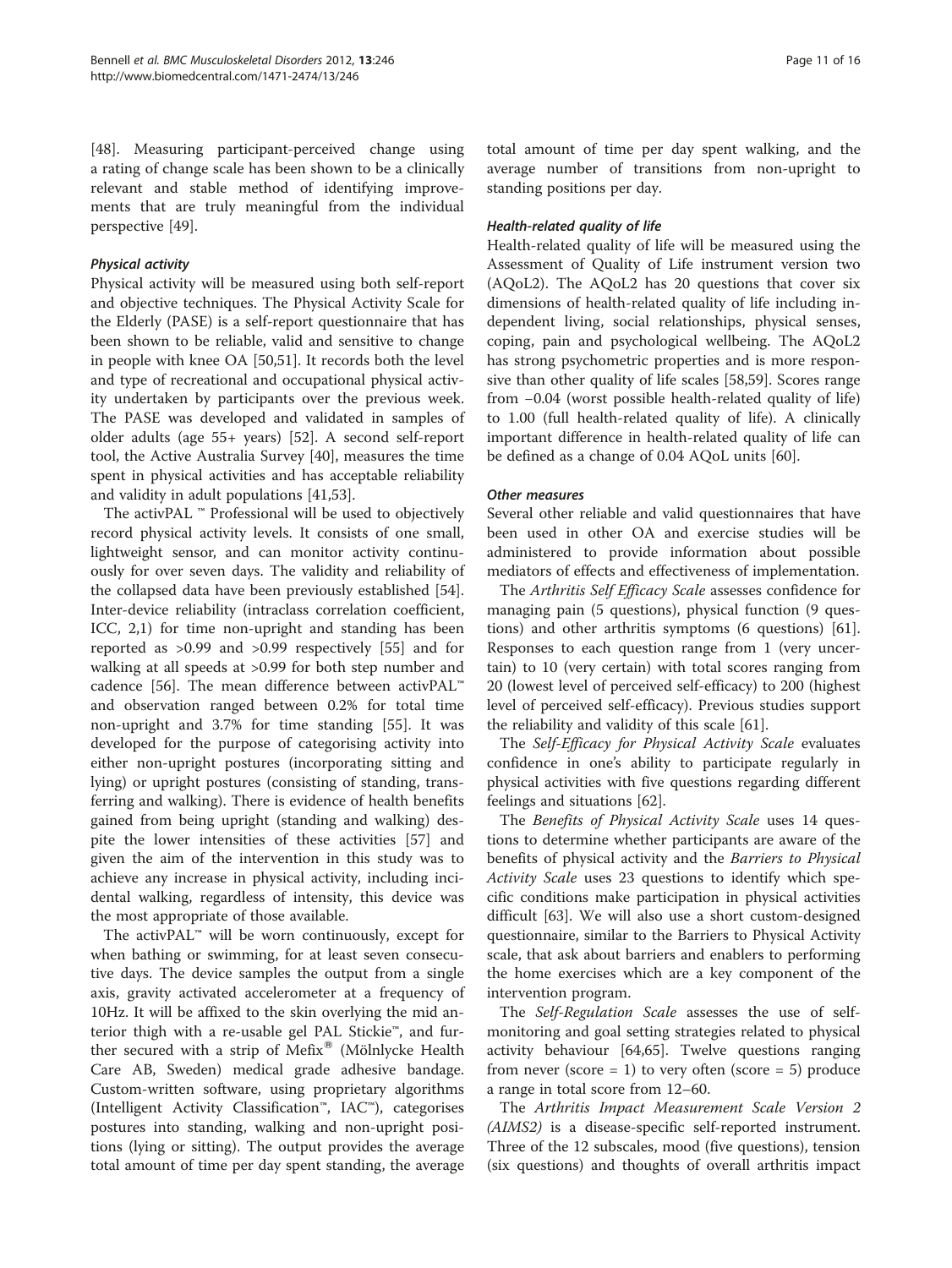(1 question) will be used to assess psychological function in our OA participants. It has high-internal consistency, test-retest reliability and validity and it is moderately sensitive to change [\[66\]](#page-15-0).

The Depression, Anxiety and Stress Scale (DASS) measures three negative emotional states of depression, anxiety and stress over the previous week [[67\]](#page-15-0). The 21-item short-form consists of seven questions for each emotion. Responses range from "0" (did not apply to me) to "3" (applied to me very much, or most of the time) and scores from each subscale are summed and multiplied by two to give a total score in the range of 0–42. Higher scores indicate greater levels of distress. It has high internal consistency and construct validity [[67,68\]](#page-15-0).

The Brief Fear of Movement Scale incorporates 6 items using a four point scale from "strongly agree" to "strongly disagree" to assess fear of injury/reinjury due to movement [\[69\]](#page-15-0). It has sound psychometric properties and consistent performance across diverse groups of individuals with hip and knee OA.

The Patient Health Questionnaire-9 (PHQ-9) is a 9 item depression scale that scores symptom severity on each of the 9 Diagnostic and Statistical Manual of Mental Disorders, Fourth Edition (DSM-IV) criteria. Responses to each question range from 0 (not at all) to 3 (nearly every day) with the sum of scores therefore ranging from 0–27. Scores of 15 or greater represent moderately severe to severe depression. It is commonly used in clinical settings and is a reliable and valid measure of depression severity [\[70](#page-15-0)].

We will use the Coping Strategies Questionnaire (CSQ) to assess the use of pain coping skills [[71\]](#page-15-0). This 50-item scale measures how often a patient engages in seven different pain coping strategies (six cognitive responses and two behavioural responses), plus two questions on their perceived control over their pain and their ability to decrease their pain based on their use of coping strategies. This instrument has demonstrated sensitivity to change from treatment in chronic pain samples as well as good internal consistency and construct validity [[72\]](#page-15-0).

Pain catastrophising will be measured using the 13 item Pain Catastrophising Scale which measures tendencies to ruminate about pain, magnify pain, and feel helpless about pain on scales from 0–4. The highest possible total score of 52 indicates the greatest level of catastrophising. It has high internal consistency and is associated with heightened pain, psychological distress, and physical disability [[73](#page-15-0)].

#### Adherence

The number of physiotherapy visits and telephone coaching calls, as well as the timing and duration of the calls, will be recorded. At 3, 6, 9, 12, 15 and 18 months, participants in both groups will be asked by postal questionnaire how many times they did their home exercises in the previous 2 weeks (out of a maximum of 6 sessions). They will also be asked to rate their adherence to their home exercise program over the previous 3 months (from 'not at all' to 'completely as instructed') using an 11-point numeric rating scale and to rate their change in physical activity level since the start of the study using a 7-point Likert scale (from 'much less' to 'much more'. Physiotherapists and telephone coaches will also rate the participant's adherence to the 6-month program using an 11-point numeric rating scale.

#### Adverse events, harms and use of health services/cointerventions

Information on adverse events, harms and direct health care costs and direct non-health care resources will be collected for each 3 month period during the study using log sheets given prospectively and collected at 3, 6, 9, 12, 15 and 18 months. Missing log sheets will prompt a phone call to collect the data retrospectively. Harms are adverse events that can be attributed to the intervention (home exercise program or additional physical activity). The adverse event log sheet will ask duration (days) of the problem and whether any treatment was sought for the problem regardless of cause.

Direct health care costs will include costs of physiotherapy attendance, additional health provider visits (doctors, specialists, other health care professionals), investigative procedures, purchase of prescription and over the counter medication, and hospitalization. Direct nonhealth care resources will include number of lost days from work.

#### Economic Evaluation

The economic evaluation will assess the incremental cost of the physiotherapy plus telephone coaching intervention compared with physiotherapy only. The primary economic evaluation will report cost effectiveness at 18 months with secondary economic evaluations at 6 and 12 months. The incremental cost will be compared to the incremental benefits of treatment in terms of a clinically significant improvement in pain, a clinically significant improvement in function, and the difference in quality adjusted life years (QALYs). The incremental QALYs will be measured by the between group difference in the mean AQoL2 score over 6, 12 and 18 months. A social perspective on costs will be taken and will include resource use incurred both by health services and by the patient irrespective of payment source. Prospective self-reported direct health care use will be collected every 3 months using log sheets. Health care costs will be calculated from the utilisation data and published average unit costs for each item. The direct cost of the intervention will be based on physiotherapy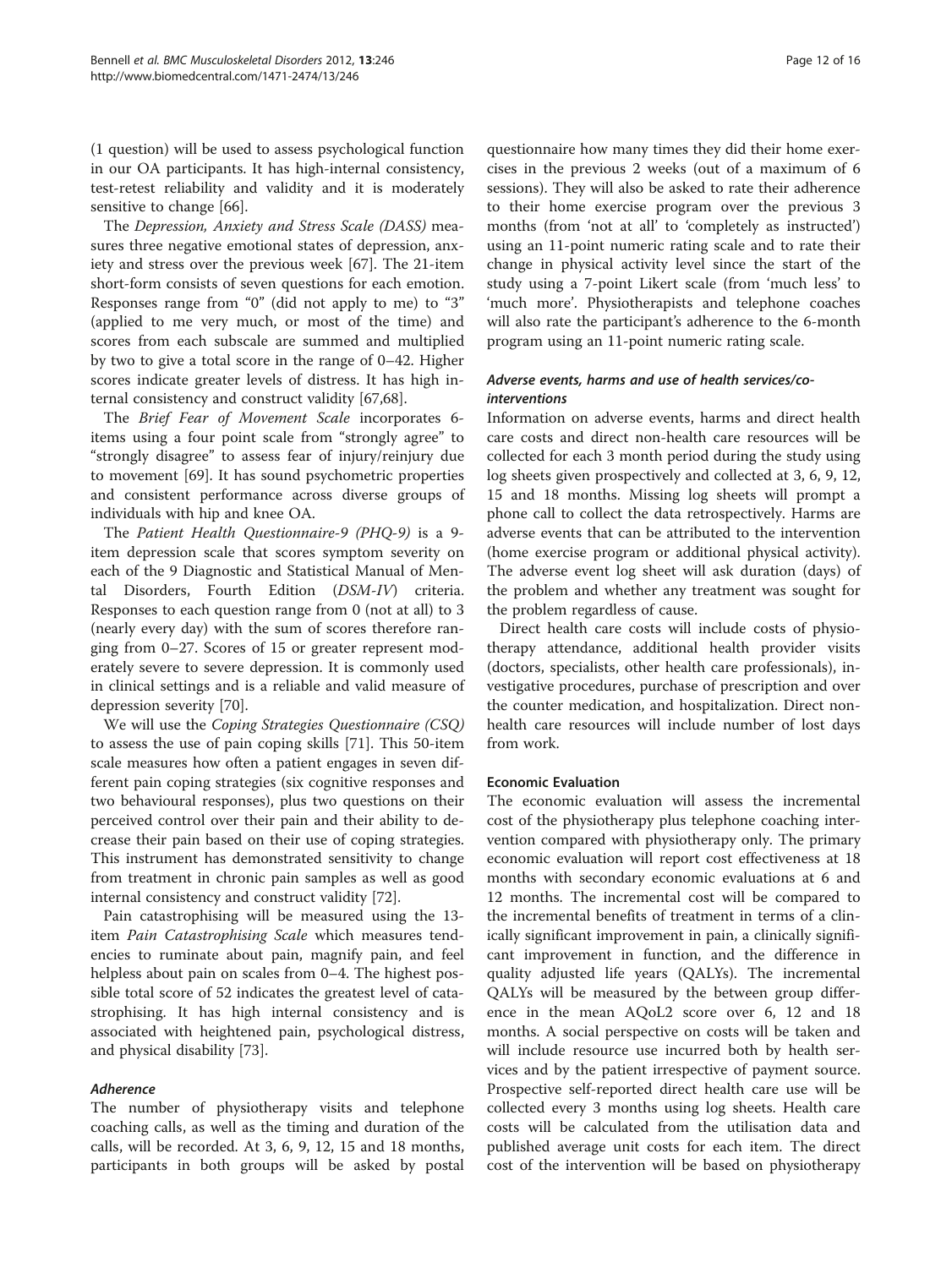charges per session and telephone coaching costs per person. The inclusion of time/productivity gains is controversial and the cost effectiveness ratios will be calculated with and without these "indirect costs". Confidence intervals for incremental cost effectiveness will be calculated directly using non parametric bootstrapping. In addition we will calculate a cost effectiveness acceptability curve based for a range of hypothetical money values of outcomes [\[74](#page-15-0)]. This will be done using individual cost and outcome data over the 6, 12 and 18 months or, if adjustments for imbalance at baseline are necessary, using regression analysis [[75\]](#page-15-0). As part of the economic evaluation we will survey participants at the 6, 12 and 18 month questionnaire about their satisfaction with the intervention including its value for money.

#### Sample size

The primary endpoints will be change from baseline to 6 months in (i) knee pain (NRS) and (ii) physical function (WOMAC). The minimum clinically important difference to be detected in OA trials is a change in pain of 1.8 units on NRS [[76](#page-15-0)] and a change in physical function on WOMAC of 6 units (out of 68) [\[77](#page-15-0)]. Randomisation is stratified by physiotherapist and hence no clustering effects of participants within physiotherapists need be accounted for. However, there may be clustering effects due to participants treated by the same telephone coach in the physiotherapy plus telephone coaching arm which we account for as follows: With three telephone coaches, one third of the participants in the physiotherapy plus telephone coaching arm are expected to be treated by each coach, and we assume in the sample size calculation an intra-cluster correlation of 0.05, which has been demonstrated to be conservative for patient-level outcomes across health care practices [\[78](#page-15-0)]. Based on combined data from our 12 month RCT in 200 people with knee OA [\[79](#page-15-0)] and our 12 week RCT in 76 people with knee OA who undertook a hip strengthening program [[22\]](#page-14-0), we assume a between-participant standard deviation of 2.2 for pain and 11.6 for WOMAC physical function, and a baseline to 6-month correlation in scores of 0.29 for pain and 0.51 for physical function. These assumptions, together with an analysis of covariance adjusted for baseline scores and for clustering, produce a sample size of 67 patients per intervention arm to achieve 80% power to detect the above differences. Allowing for a 20% attrition rate we will recruit 84 patients per arm, or 168 patients in total.

#### Data and statistical analysis

A biostatistician (AF) will oversee the blinded analyses of the data. Main comparative analyses between groups will be performed using an intention-to-treat analysis. To account for missing data, multiple imputation of

missing follow-up measures, assuming missing data are missing at random and follow a multivariate normal distribution [[80](#page-15-0)] will be performed as a sensitivity analysis. For continuous outcome measures, differences in mean change (baseline minus follow-up) will be compared between groups using linear regression random effects modelling adjusted for baseline values of the outcome and clustering effects of telephone coaches. Model diagnostic checks will utilise residual plots. Similar regression models for binary and ordinal outcome measures will use random effects logistic and proportional odds models, respectively. Estimates of intervention effects under hypothetical full adherence will be performed using recently developed methods based on causal modelling ideas [\[81](#page-15-0)] which we have successfully applied to data from our recently completed knee OA trial [[79\]](#page-15-0).

#### Timeline

Ethics approval was obtained in May 2012 from the Human Research Ethics Committee of the University of Melbourne. Recruitment and training of the health coaches occurred during March – May 2012, and training of the physiotherapists was carried out in May 2012. Recruitment of participants commenced in June 2012. All participants are expected to have completed the study by end 2015.

#### **Discussion**

The need to develop efficacious treatment approaches for knee OA that achieve long-term sustainability of improved outcomes is an important research and clinical objective. As there is no cure for OA, lifestyle behavioural change, particularly in the area of physical activity, is pivotal in knee OA management. This pragmatic RCT will provide internationally relevant, high quality Level 2 evidence of the longer-term clinical- and costeffectiveness of a physical activity intervention involving a limited number of physiotherapy visits with and without telephone coaching. Furthermore, our inclusion of regional participants enhances the generalisability of results.

Our study will provide novel information about a clinical practice model for behaviour change support delivered by telephone that targets specific physical activity behaviours rather than a number of generic self management messages as the limited previous studies in knee OA have done. This does not diminish the importance of other aspects of self-management but rather allows interpretation of the specific effects of a physical activity intervention. The identification of feasible health care models to facilitate physical activity behaviours and improve outcomes in people with knee OA has important implications for clinical practice. Economic evaluation of treatment is also crucial in today's health care landscape.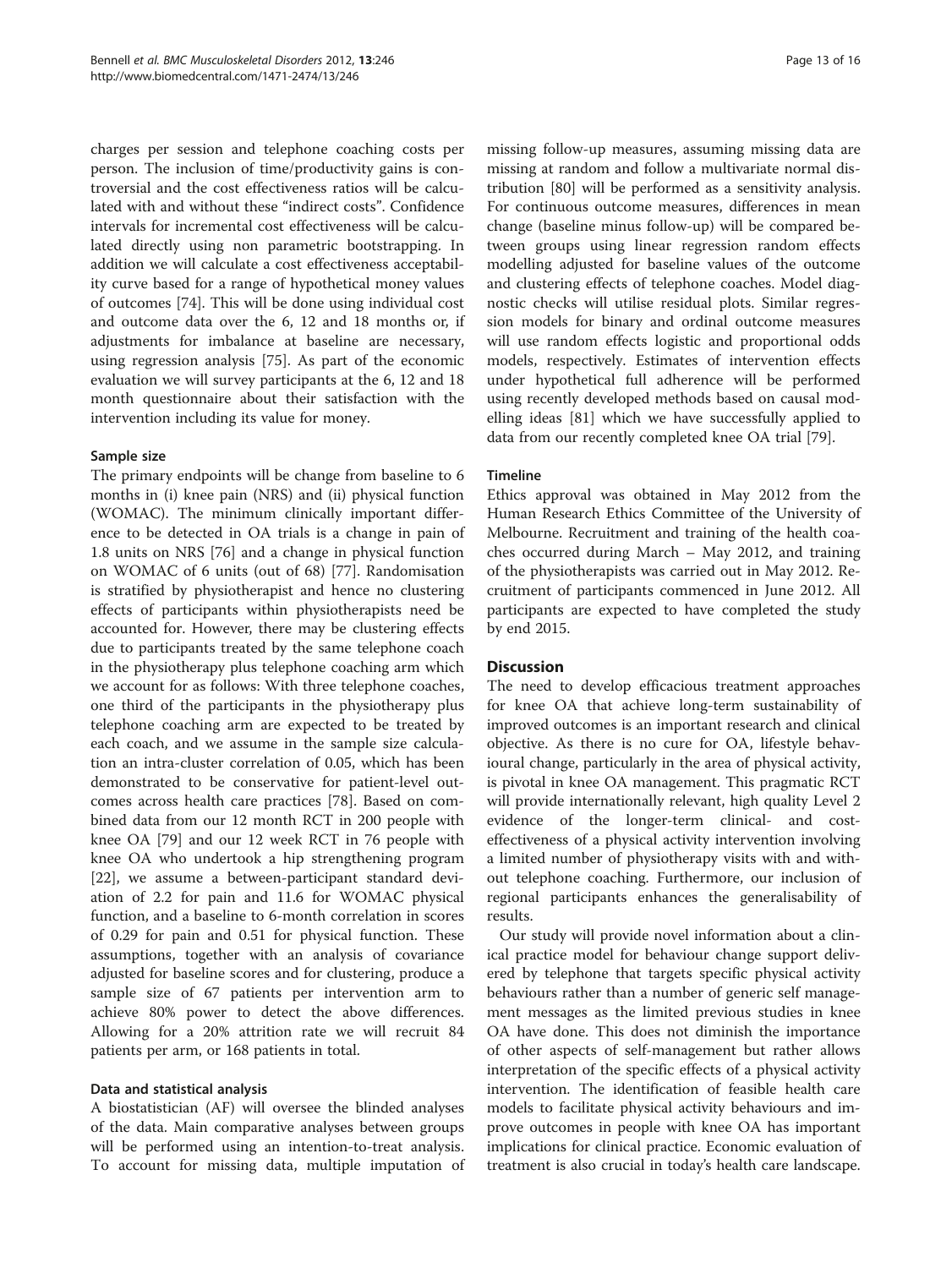<span id="page-13-0"></span>The inclusion of this aspect in our RCT offers an additional dimension that will assist health policy makers in their decision-making regarding funding.

Telephone-delivered interventions have the potential to be adopted by the growing number of government and non-government agencies and health funds that operate telephone information and support centres. If the results of our proposed study support the clinical- and cost-effectiveness of a physiotherapy and telephone coaching intervention for knee OA, the program could be easily implemented into clinical practice using a standardised model of care. We deliberately designed the study to test an easily implementable service delivery model so as to maximise translatability. This was done by using a limited number of physiotherapy contacts consistent with the number available under the existing Medicare scheme, by using a home-based exercise program suitable to a broader public health approach, and by using a transferable telephonic coaching intervention that is inexpensive, widely accessible by and acceptable to this older patient population. Such a physical activity intervention could benefit the large number of people with knee OA and would be particularly useful for those in regional areas who may not be able to access other services.

Our study is the first RCT to investigate the effect of a telephone coaching intervention to specifically support a physiotherapist-delivered physical activity intervention on pain and function in people with knee OA. Strengths of the study design are the pragmatic nature of treatment delivery by practicing physiotherapists in community physiotherapy clinics, and by health practitioners trained in the HCA model of Health Change, as well as the reproducibility of both the physiotherapy and telephone coaching programs. These features will improve the ability to translate the findings into a range of interdisciplinary health care settings and enable future researchers to replicate the behaviour change intervention. Importantly the physical activity program is individualised with regard to the content and intensity level of the home exercises and the plan for increasing daily levels of physical activity. The study is designed so as to conform to CONSORT requirements for nonpharmacological interventions. It is adequately powered for our primary outcome measures and our recruitment strategy will result in a well-characterised sample from both metropolitan and regional areas. In addition, our study includes longer-term follow-up and primary outcomes recommended by international osteoarthritis researchers and which are of relevance to the recipients of the intervention.

#### Competing interests

The authors declare that they have no competing interests.

#### Authors' contributions

KLB and RSH conceived the project; KLB procured the project funding and is leading the co-ordination of the trial. KLB, RSH, TE, JG, CB, GSK, SJB, DJH, and CAB assisted with protocol design. KLB, RSH and TE designed the physiotherapy program and, along with CB, trained the physiotherapists. JG and CB trained the clinicians in the HCA Model of Health Change and HCA provided their manualised protocols for the behaviour change support component. KLB, CB and TE provided study-specific training for the telephone coaches, CB provided mentoring and feedback during the nurse telephone coach's training and practice phase and HCA provided quality auditing tools matched to the manualised telephone coaching protocols. TE wrote the study procedures manual, the Information and Education Booklet, and the first draft of this manuscript. KLB, RSH, CB and TE completed the writing of the manuscript. AF performed the sample size calculations and designed the randomisation schedule and statistical analyses. AH designed the methods for the economic analysis. All authors participated in the trial design, provided feedback on drafts of this paper and read and approved the final manuscript.

#### Acknowledgements

This trial is being funded by the National Health and Medical Research Council (Program Grant #631717). None of the funders have any role in the study other than to provide funding. KLB and DJH are funded in part by an Australian Research Council Future Fellowship.

The study nurse telephone coaches are Carolyn Ridley, Catherine McCann and Gabrielle Taylor. The study physiotherapists are David Bergin, Andrew Dalwood, Catherine Derham, Adam Gooding, Nick Economos, Simon Ellis, Nevine Eskander, Susan Labberton, Arthur Lee, Laurie McCormack, Gabrielle Molan, James Nelson, Chantelle Pink, and Nathan Wilson.

#### Author details

<sup>1</sup>Department of Physiotherapy, School of Health Sciences, The University of Melbourne, Centre for Health, Exercise and Sports Medicine, Melbourne, Vic, Australia. <sup>2</sup> Health Change Australia, Sydney, NSW, Australia. <sup>3</sup> The University of Western Sydney, School of Science and Health, Sydney, NSW, Australia. <sup>4</sup>Medibank Health Solutions, Melbourne, Vic, Australia. <sup>5</sup>Royal North Shore Hospital, Rheumatology Department and University of Sydney, Sydney, NSW, Australia. <sup>6</sup>Department of Epidemiology and Preventive Medicine, School of Public Health and Preventive Medicine, and Melbourne EpiCentre, Monash University, University of Melbourne and Melbourne Health, Melbourne, VIC, Australia. <sup>7</sup> Monash University, Centre for Health Economics, Melbourne, Vic, Australia.

Received: 23 November 2012 Accepted: 29 November 2012 Published: 11 December 2012

#### References

- 1. Salaffi F, Carotti M, Stancati A, Grassi W: Health-related quality of life in older adults with symptomatic hip and knee osteoarthritis: a comparison with matched healthy controls. Aging Clin Exp Res 2005, 17(4):255-263.
- 2. Nuesch E, Dieppe P, Reichenbach S, Williams S, Iff S, Juni P: All cause and disease specific mortality in patients with knee or hip osteoarthritis: population based cohort study. BMJ 2011, 342:d1165.
- de Groot IB, Bussmann JB, Stam HJ, Verhaar JAN: Actual everyday physical activity in patients with end-stage hip or knee osteoarthritis compared with healthy controls. Osteoarthr Cartil 2008, 16(4):436–442.
- 4. Dunlop DD, Song J, Semanik PA, Chang RW, Sharma L, Bathon JM, Eaton CB, Hochberg MC, Jackson RD, Kwoh CK, et al: Objective physical activity measurement in the osteoarthritis initiative: Are guidelines being met? Arthritis Rheum 2011, 63(11):3372–3382.
- 5. Farr JN, Going SB, Lohman TG, Rankin L, Kasle S, Cornett M, Cussler E: Physical activity levels in patients with early knee osteoarthritis measured by accelerometry. Arthritis Rheum 2008, 59(9):1229–1236.
- Rosemann T, Kuehlein T, Laux G, Szecsenyi J: Osteoarthritis of the knee and hip: a comparison of factors associated with physical activity. Clin Rheumatol 2007, 26(11):1811–1817.
- 7. van Dijk GM, Veenhof C, Schellevis F, Hulsmans H, Bakker JP, Arwert H, Dekker JH, Lankhorst GJ, Dekker J: Comorbidity, limitations in activities and pain in patients with osteoarthritis of the hip or knee. BMC Musculoskelet Disord 2008, 9:95.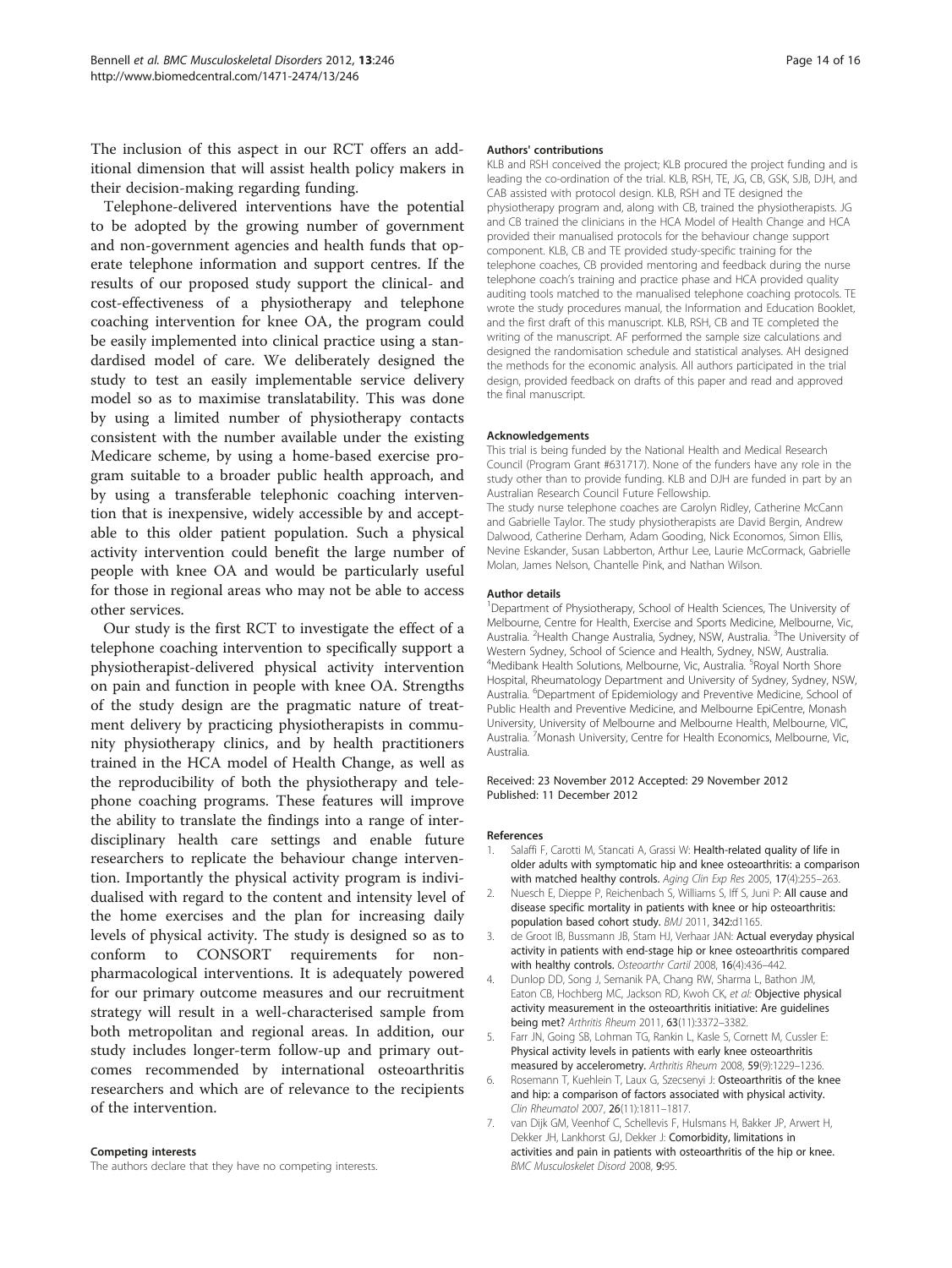- <span id="page-14-0"></span>8. Kadam UT, Croft PR: Clinical comorbidity in osteoarthritis: associations with physical function in older patients in family practice. *J Rheumatol* 2007, 34(9):1899–1904.
- 9. Dunlop DD, Semanik P, Song J, Sharma L, Nevitt M, Jackson R, Mysiw J, Chang RW: Moving to maintain function in knee osteoarthritis: evidence from the osteoarthritis initiative. Arch Phys Med Rehabil 2010, 91(5):714–721.
- 10. Segal NA, Glass NA, Torner J, Yang M, Felson DT, Sharma L, Nevitt M, Lewis CE: Quadriceps weakness predicts risk for knee joint space narrowing in women in the MOST cohort. Osteoarthr Cartil 2010, 18(6):769–775.
- 11. Sharma L, Cahue S, Song J, Hayes K, Pai YC, Dunlop D: Physical functioning over three years in knee osteoarthritis: role of psychosocial, local mechanical, and neuromuscular factors. Arthritis Rheum 2003, 48(12):3359–3370.
- 12. van Dijk GM, Dekker J, Veenhof C, van den Ende CH: Course of functional status and pain in osteoarthritis of the hip or knee: a systematic review of the literature. Arthritis Rheum 2006, 55(5):779–785.
- 13. Hochberg MC, Altman RD, Toupin April K, Benkhalti M, Guyatt G, McGowan J, Towheed T, Welch V, Wells G, Tugwell P: American College of Rheumatology 2012 recommendations for the use of nonpharmacologic and pharmacologic therapies in osteoarthritis of the hand, hip, and knee. Arthritis Care Res 2012, 64(4):465–474.
- 14. Jordan KM, Arden NK, Doherty M, Bannwarth B, Bijlsma JW, Dieppe P, Gunther K, Hauselmann H, Herrero-Beaumont G, Kaklamanis P, et al: EULAR Recommendations 2003: an evidence based approach to the management of knee osteoarthritis: Report of a Task Force of the Standing Committee for International Clinical Studies Including Therapeutic Trials (ESCISIT). Ann Rheum Dis 2003, 62(12):1145–1155.
- 15. Zhang W, Nuki G, Moskowitz RW, Abramson S, Altman RD, Arden NK, Bierma-Zeinstra S, Brandt KD, Croft P, Doherty M, et al: OARSI recommendations for the management of hip and knee osteoarthritis: Part III: Changes in evidence following systematic cumulative update of research published through January 2009. Osteoarthr Cartil 2010, 18(4):476–499.
- 16. Conaghan PG, Dickson J, Grant RL: Care and management of osteoarthritis in adults: summary of NICE guidance. BMJ 2008, 336(7642):502–503.
- 17. Fransen M, McConnell S: Land-based exercise for osteoarthritis of the knee: a meta-analysis of randomized controlled trials. J Rheumatol 2009, 36(6):1109–1117.
- 18. Ng NT, Heesch KC, Brown WJ: Efficacy of a progressive walking program and glucosamine sulphate supplementation on osteoarthritic symptoms of the hip and knee: a feasibility trial. Arthritis Res Ther 2010, 12(1):R25.
- 19. Bennell KL, Hunt MA, Wrigley TV, Lim BW, Hinman RS: Role of muscle in the genesis and management of knee osteoarthritis. Rheum Dis Clin North Am 2008, 34(3):731–754.
- 20. O'Reilly SC, Jones A, Muir KR, Doherty M: Quadriceps weakness in knee osteoarthritis: the effect on pain and disability. Ann Rheum Dis 1998, 57(10):588–594.
- 21. Lim BW, Hinman RS, Wrigley TV, Bennell KL: Varus malalignment and its association with impairments and functional limitations in medial knee osteoarthritis. Arthritis Rheum 2008, 59(7):935–942.
- 22. Bennell KL, Hunt MA, Wrigley TV, Hunter DJ, McManus FJ, Hodges PW, Li L, Hinman RS: Hip strengthening reduces symptoms but not knee load in people with medial knee osteoarthritis and varus malalignment: a randomised controlled trial. Osteoarthr Cartil 2010, 18(5):621–628.
- 23. Lange AK, Vanwanseele B, Singh MAF: Strength training for treatment of osteoarthritis of the knee: A systematic review. Arthritis Rheum 2008, 59(10):1488–1494.
- 24. Farr JN, Going SB, McKnight PE, Kasle S, Cussler EC, Cornett M: Progressive resistance training improves overall physical activity levels in patients with early osteoarthritis of the knee: a randomized controlled trial. Phys Ther 2010, 90(3):356-366.
- 25. Talbot LA, Gaines JM, Huynh TN, Metter EJ: A home-based pedometer-driven walking program to increase physical activity in older adults with osteoarthritis of the knee: a preliminary study. J Am Geriatr Soc 2003, 51(3):387–392.
- 26. Pisters MF, Veenhof C, van Meeteren NL, Ostelo RW, de Bakker DH, Schellevis FG, Dekker J: Long-term effectiveness of exercise therapy in

patients with osteoarthritis of the hip or knee: a systematic review. Arthritis Rheum 2007, 57(7):1245–1253.

- 27. van Baar M, Dekker J, Oostendorp R, Bijl D, Voorn TB, Bijlsma J: Effectiveness of exercise in patients with osteoarthritis of the hip or knee: nine months follow up. Ann Rheum Dis 2001, 60(12):1123–1130.
- 28. Pisters M, Veenhof C, Schellevis F, Twisk J, Dekker J, De Bakker D: Exercise adherence improves long-term patient outcome in patients with osteoarthritis of the hip and/or knee. Arthritis Care Res 2010, 62(8):1087–1094.
- 29. Mazieres B, Thevenon A, Coudeyre E, Chevalier X, Revel M, Rannou F: Adherence to, and results of, physical therapy programs in patients with hip or knee osteoarthritis. Development of French clinical practice guidelines. Joint Bone Spine 2008, 75(5):589–596.
- 30. Jordan JL, Holden MA, Mason EE, Foster NE: Interventions to improve adherence to exercise for chronic musculoskeletal pain in adults. Cochrane Database Syst Rev 2010, 1:CD005956.
- 31. Gale J, Skouteris H: Health coaching: Facilitating health behaviour change for chronic condition prevention and self-management. In Handbook of Applied Topics in Health Psychology. Edited by Caltabiano M, Ricciardelli L. Brisbane: Wiley-Blackwell Publishers; in press.
- 32. HIN: Health Coaching Benchmarks: Operations and Performance Data for Optimal Program ROI and Participant Health Status. Manasquan, NJ: Healthcare Intelligence Network; 2009.
- 33. Eakin EG, Lawler SP, Vandelanotte C, Owen N: Telephone interventions for physical activity and dietary behavior change: a systematic review. Am J Prev Med 2007, 32(5):419–434.
- 34. Rene J, Weinberger M, Mazzuca SA, Brandt KD, Katz BP: Reduction of joint pain in patients with knee osteoarthritis who have received monthly telephone calls from lay personnel and whose medical treatment regimens have remained stable. Arthritis Rheum 1992, 35(5):511–515.
- 35. Maisiak R, Austin J, Heck L: Health outcomes of two telephone interventions for patients with rheumatoid arthritis or osteoarthritis. Arthritis Rheum 1996, 39(8):1391–1399.
- 36. Allen KD, Oddone EZ, Coffman CJ, Datta SK, Juntilla KA, Lindquist JH, Walker TA, Weinberger M, Bosworth HB: Telephone-based self-management of osteoarthritis: A randomized trial. Ann Intern Med 2010, 153(9):570–579.
- 37. Olsen JM, Nesbitt BJ: Health coaching to improve healthy lifestyle behaviors: an integrative review. Am J Health Promot 2010, 25(1):e1-e12.
- 38. Boutron I, Moher D, Altman DG, Schulz KF, Ravaud P: Extending the CONSORT statement to randomized trials of nonpharmacologic treatment: explanation and elaboration. Ann Intern Med 2008, 148(4):295–309.
- 39. Altman R, Asch E, Bloch D, Bole G, Borenstein D, Brandt K, Christy W, Cooke TD, Greenwald R, Hochberg M: Development of criteria for the classification and reporting of osteoarthritis. Classification of osteoarthritis of the knee. Diagnostic and Therapeutic Criteria Committee of the American Rheumatism Association. Arthritis Rheum 1986, 29(8):1039–1049.
- 40. Australian Institute of Health and Welfare: The Active Australia Survey: A Guide and Manual for Implementation, Analysis and Reporting. Canberra: Australian Institute of Health and Welfare; 2003.
- 41. Brown WJ, Burton NW, Marshall AL, Miller YD: Reliability and validity of a modified self-administered version of the Active Australia physical activity survey in a sample of mid-age women. Aust  $N Z J$  Public Health 2008, 32(6):535–541.
- 42. Australian Government Department of Health and Ageing: Sports Medicine Australia (SMA) pre-exercise screening system.; 2005.
- 43. Walsh NE, Hurley MV: Evidence based quidelines and current practice for physiotherapy management of knee osteoarthritis. Musculoskeletal Care 2009, 7(1):45–56.
- 44. Lim BW, Hinman RS, Wrigley TV, Sharma L, Bennell KL: Does knee malalignment mediate the effects of quadriceps strengthening on knee adduction moment, pain, and function in medial knee osteoarthritis? A randomized controlled trial. Arthritis Rheum 2008, 59(7):943-951.
- 45. Day ML, McGuigan MR, Brice G, Foster C: Monitoring exercise intensity during resistance training using the session RPE scale. Journal of strength and conditioning research/National Strength & Conditioning Association 2004, 18(2):353–358.
- 46. Bellamy N: Osteoarthritis clinical trials: candidate variables and clinimetric properties. J Rheumatol 1997, 24(4):768–778.